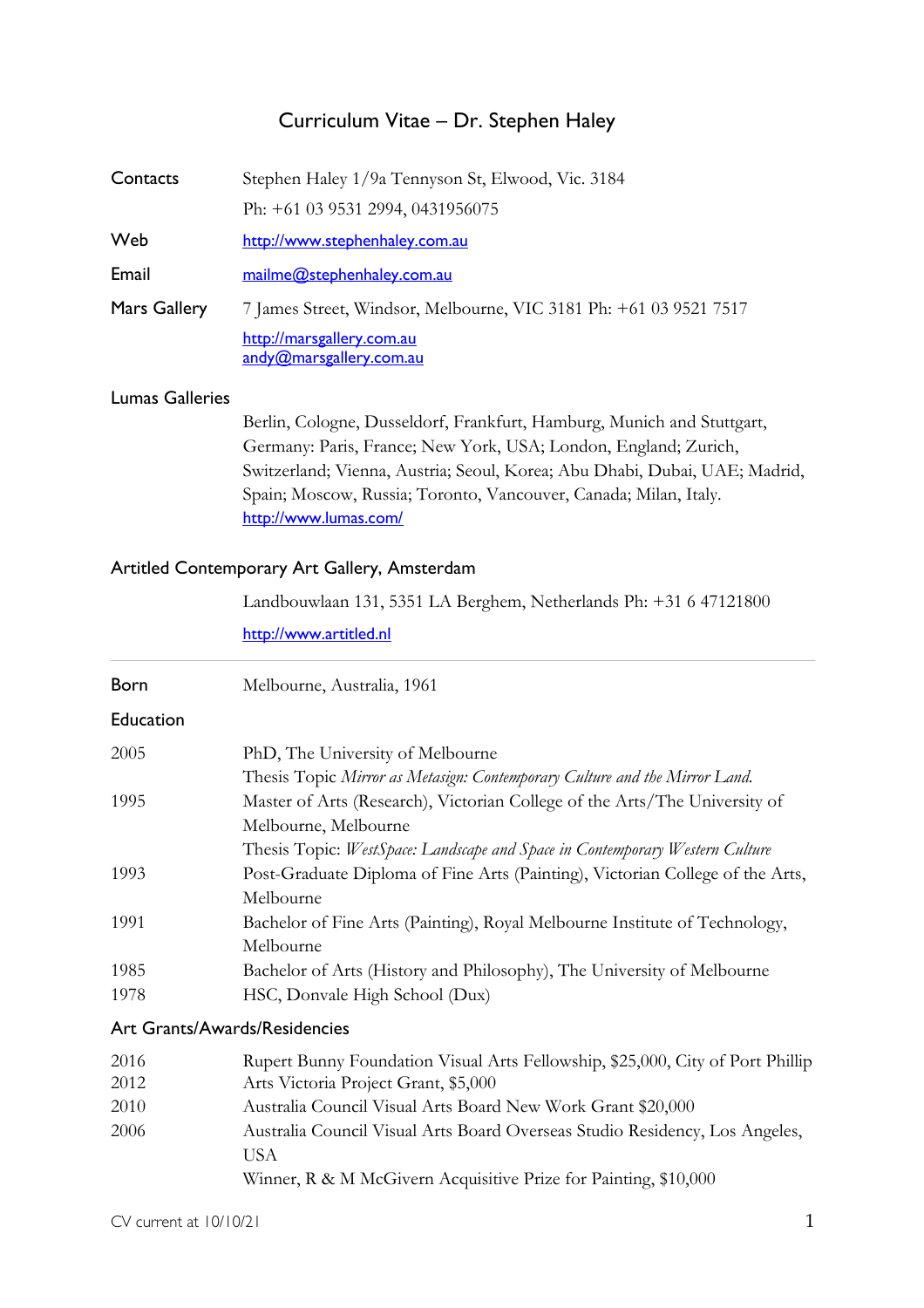|      | Runner up, Georges Mora Foundation Scholarship \$1,500             |
|------|--------------------------------------------------------------------|
| 2004 | Winner, ANZ Visual Art Fellowship, \$10,000                        |
| 1998 | Winner, Deacons Graham and James/ Arts 21 Award, \$20,000 Research |
|      | Residency in Tokyo, Japan                                          |
| 1996 | Pat Corrigan Award, NAVA/Australia Council.                        |
| 1995 | Pat Corrigan Award, NAVA/Australia Council.                        |
| 1994 | Prize Winner, The Postcard Show, Linden Gallery, St. Kilda.        |
| 1993 | Christine Abrahams Award for Painting, VCA                         |

### Academic Awards

| 2019       | Faculty Research Grant, VCA/University of Melbourne                         |
|------------|-----------------------------------------------------------------------------|
| 2015       | Special Study Program Long, June - December, VCA/University of              |
|            | Melbourne                                                                   |
| $2001 - 5$ | Australian Postgraduate Research Award, DEST                                |
| 2002       | Academic Activity Grant, School of Graduate Studies, University of          |
|            | Melbourne                                                                   |
| 2000       | Australian Research Council ARC faculty small grant \$5,000 (Monash         |
|            | University)                                                                 |
| 1994-5     | Australian Postgraduate Research Award (without stipend)                    |
| 1991       | Deutscher Prize for Best Final Year Essay on Aesthetics/Theory of Art, RMIT |

### Solo Exhibitions

| 2020 | Formwork and Forgeries, Mars Gallery, Melbourne                                  |
|------|----------------------------------------------------------------------------------|
| 2019 | DigiCiti, Art Central, Hong Kong                                                 |
| 2018 | Cities, Factories, Walls and Malls, Mars Gallery, Melbourne                      |
| 2017 | Out of Place, Survey Exhibition 2004 - 2017, Curated by Simon Lawrie,            |
|      | McClelland Sculpture Park + Gallery, Langwarrin                                  |
|      | Reverse Photography, Rupert Bunny Art Fellowship Award Exhibition,               |
|      | (Collaborative photography with Penelope Davis) St Kilda Town Hall Gallery,      |
|      | Melbourne                                                                        |
|      | Changing Places, Mars Gallery at Sydney Contemporary Art Fair, Sydney            |
| 2016 | World Standard, Mars Gallery, Melbourne                                          |
|      | Timepieces, Lab14 Gallery, Carlton Connect, University of Melbourne              |
| 2014 | Repose: Mars Gallery, Melbourne                                                  |
| 2012 | Somewhere About Now: Survey Exhibition 2006 - 2012, Glen Eira City Council       |
|      | Gallery, Melbourne                                                               |
| 2011 | Here is There, Bendigo Art Gallery, Bendigo                                      |
|      | Driveby, Nellie Castan Gallery, Melbourne                                        |
| 2010 | One Second More, Nellie Castan Gallery, Melbourne                                |
| 2008 | Projected Worlds, Academy Gallery, School of Visual and Performing Arts,         |
|      | University of Tasmania                                                           |
|      | Place into Space, Nellie Castan Gallery, Melbourne                               |
| 2007 | Selected Video Works: Stephen Haley, National Gallery of Victoria International, |
|      | Melbourne                                                                        |
| 2006 | Mesh, Nellie Castan Gallery, Melbourne                                           |
|      | Projector, 18 <sup>th</sup> Street Arts Centre, Los Angeles, USA                 |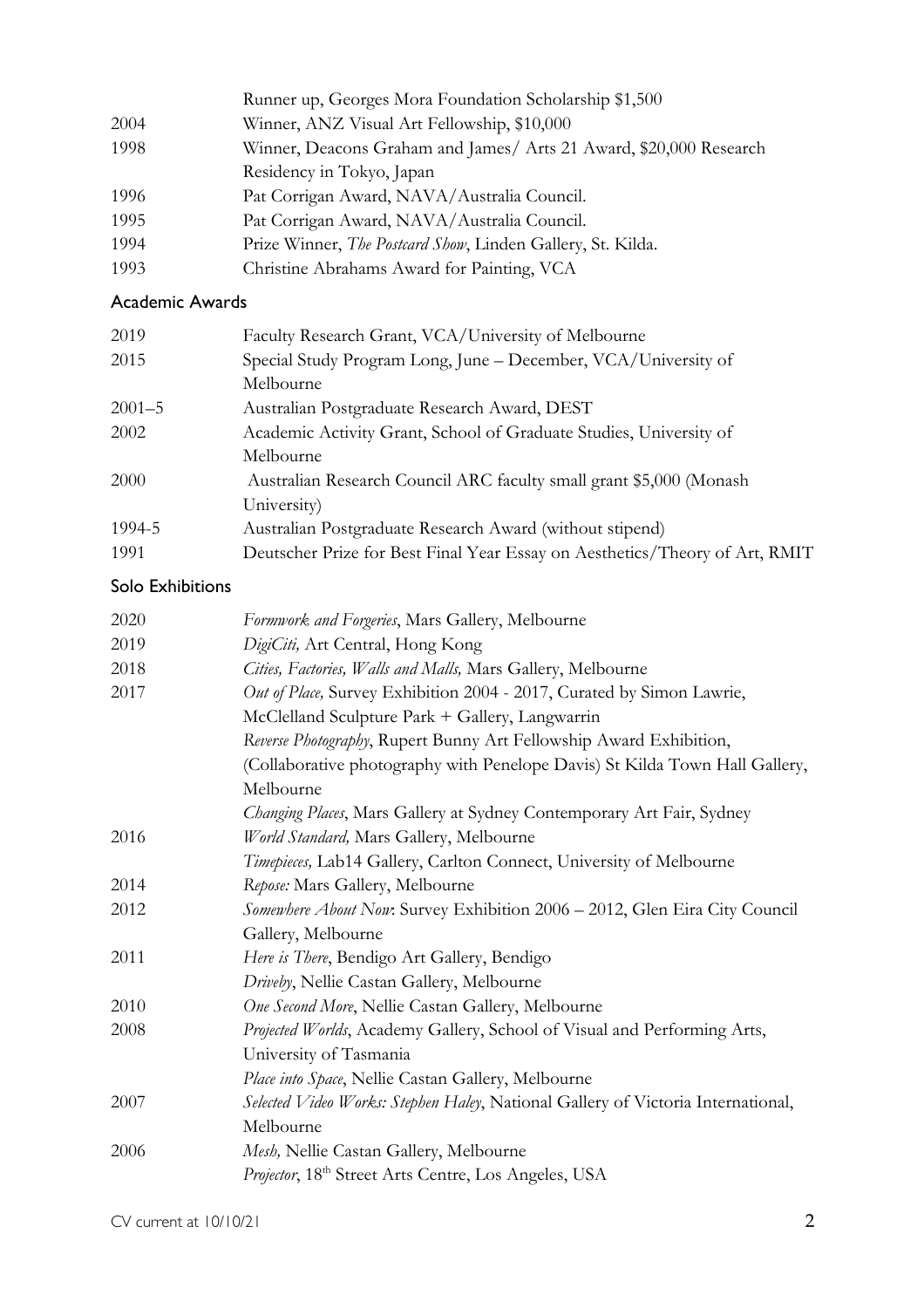| 2005 | After Reflection, VCA Gallery, Melbourne                              |
|------|-----------------------------------------------------------------------|
|      | Metamorph, Michael Carr Gallery, Sydney                               |
| 2004 | Reverb, Nellie Castan Gallery, Melbourne                              |
| 2003 | Super Natural, Michael Carr Gallery, Sydney                           |
| 2002 | New Estate & Nature Strips, Nellie Castan Gallery, Melbourne          |
| 2000 | Echolalia, Level 11 Gallery, Ashton, Raggat and MacDougall, Melbourne |
| 1998 | We Don't Live Here, La Trobe Street Gallery, Melbourne.               |
| 1997 | <i>Echo</i> , La Trobe Street Gallery, Melbourne.                     |
| 1995 | West Space, Westspace Gallery, Footscray, Melbourne                   |
| 1994 | Residua, Linden Gallery, St. Kilda, Melbourne                         |

# Group Exhibitions – Curated/Juried (Selected)

| 2021 | The McClelland Collection: 50 Years of Spatial Practice, McClelland Gallery and<br>Sculpture Park, Langwarrin<br>All That is Solid: Selected Works from the La Trobe University Collection, (curator Dr<br>Kent Wilson), La Trobe Art Institute, La Trobe University, Bendigo<br>Selected works, Lumas Gallery, Berlin, Cologne, Frankfurt, Munich and<br>Hamburg Germany: Paris, France: New York, USA; London, England; Zurich,<br>Switzerland; Moscow, Russia; Seoul, Korea                                                                                                          |
|------|-----------------------------------------------------------------------------------------------------------------------------------------------------------------------------------------------------------------------------------------------------------------------------------------------------------------------------------------------------------------------------------------------------------------------------------------------------------------------------------------------------------------------------------------------------------------------------------------|
| 2020 | The John Leslie Prize Gippsland Art Gallery, Sale<br>The Wyndham Art Prize Wyndham Art Gallery, Werribee<br>Recent Acquisitions, Gippsland Art Gallery, Sale<br>Selected works, Lumas Gallery, Berlin, Cologne, Frankfurt, Munich and<br>Hamburg Germany: Paris, France: New York, USA; London, England; Zurich,<br>Switzerland; Moscow, Russia; Seoul, Korea                                                                                                                                                                                                                           |
| 2019 | Mars at Ovolo, Hong Kong, China<br>Video Exchange, Brisbane Art and Design Festival, Metro Arts, Brisbane<br>The Arthur Guy Memorial Painting Prize, Bendigo Art Gallery, Bendigo, VIC<br>R & M McGivern Acquisitive Prize for Painting, Anthropocene, Maroondah Regional<br>Gallery, VIC<br>Experimental Print Prize, Castlemaine Art Museum, VIC<br>Mars 15, Mars Gallery, Melbourne<br>Selected works, Lumas Gallery, Berlin, Cologne, Frankfurt, Munich and<br>Hamburg Germany: Paris, France: New York, USA; London, England; Zurich,<br>Switzerland; Moscow, Russia; Seoul, Korea |
| 2018 | Speed: Mobility and Exchange, MonaFoma Festival, Academy Gallery,<br>Launceston, Tasmania<br>Analogue Art in a Digital World, (Curated by Tony Lloyd and Sam Lynch) RMIT<br>Gallery, Melbourne<br>Chaos and Order: 120 years of collecting at RMIT, RMIT Gallery, Melbourne<br>Spring 1883, Art Fair, Hotel Windsor, Melbourne<br>Recent Acquisitions, Carlisle Street Art Space, City of Port Phillip, Melbourne                                                                                                                                                                       |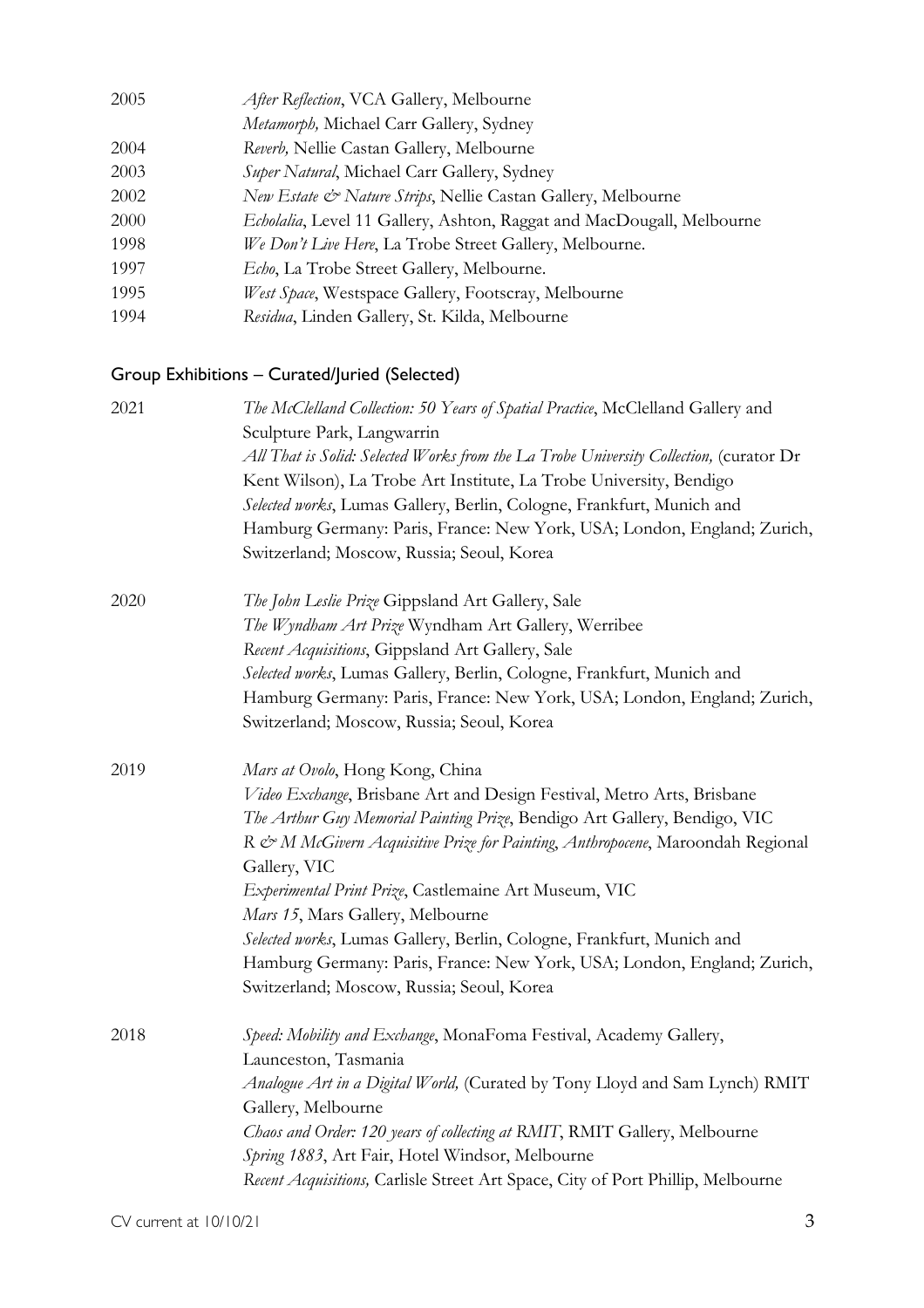|      | Five Walls Fundraising Exhibition, Five walls Gallery, Footscray<br>Selected works, Lumas Gallery, Berlin, Cologne, Frankfurt, Munich and<br>Hamburg Germany: Paris, France: New York, USA; London, England; Zurich,<br>Switzerland; Moscow, Russia; Seoul, Korea                                                                                                                                                                                                                                                                                                                                                                                     |
|------|-------------------------------------------------------------------------------------------------------------------------------------------------------------------------------------------------------------------------------------------------------------------------------------------------------------------------------------------------------------------------------------------------------------------------------------------------------------------------------------------------------------------------------------------------------------------------------------------------------------------------------------------------------|
| 2017 | Meixi International Culture and Art Festival, Changsha, Hunan, China<br>Media X Mumm, Featured video program, curated by Linda Lai, Hong Kong<br>Art Central, Hong Kong<br>Digital: The World of Alternative Realities, JAHM Justin Art House Museum,                                                                                                                                                                                                                                                                                                                                                                                                 |
|      | Melbourne                                                                                                                                                                                                                                                                                                                                                                                                                                                                                                                                                                                                                                             |
|      | Ocean Imaginaries, curated by Linda Williams, RMIT Art Gallery, Melbourne<br>The Arthur Guy Memorial Painting Prize, Bendigo Art Gallery, Bendigo, VIC<br>The Hadley Art Prize, curated by Amy Jacket, The Orient Hotel, Hobart,<br>Tasmania                                                                                                                                                                                                                                                                                                                                                                                                          |
|      | Telaesthesia, Hill Smith Gallery, Adelaide                                                                                                                                                                                                                                                                                                                                                                                                                                                                                                                                                                                                            |
|      | A Small Exhibition of Imperfect Paintings, curated by Chris Bond, Trocadero Art<br>Space, Footscray/ La Trobe Art Institute, Bendigo                                                                                                                                                                                                                                                                                                                                                                                                                                                                                                                  |
|      | 9x5 Now, curated by Elizabeth Gower, Margaret Lawrence Gallery, VCA,<br>Melbourne                                                                                                                                                                                                                                                                                                                                                                                                                                                                                                                                                                     |
| 2016 | Selected works, Lumas Gallery, Berlin, Cologne, Frankfurt, Munich and<br>Hamburg Germany: Paris, France: New York, USA; London, England; Zurich,<br>Switzerland; Moscow, Russia; Seoul, Korea<br>Synthesis: Art and Chemistry, curated by Renee Beale and Stephen Haley, George                                                                                                                                                                                                                                                                                                                                                                       |
|      | Paton Gallery, University of Melbourne                                                                                                                                                                                                                                                                                                                                                                                                                                                                                                                                                                                                                |
|      | John Leslie Prize, Gippsland Public Art Gallery, Sale                                                                                                                                                                                                                                                                                                                                                                                                                                                                                                                                                                                                 |
|      | Drawing to an End, Mars Gallery, Melbourne                                                                                                                                                                                                                                                                                                                                                                                                                                                                                                                                                                                                            |
|      | Art Loop: Video Installation, Melbourne Central Video Space, Melbourne                                                                                                                                                                                                                                                                                                                                                                                                                                                                                                                                                                                |
| 2015 | The Arthur Guy Memorial Painting Prize, Bendigo Art Gallery, Bendigo, VIC<br>City of Albany Art Prize, Vancouver Arts Centre, Albany, Western Australia<br>One Hour Glass, curated by Keiran Boland, Five Walls Projects, Melbourne<br>Selected works, Lumas Gallery, Berlin, Cologne, Frankfurt, Munich and<br>Hamburg Germany: Paris, France: New York, USA; London, England and<br>Zurich, Switzerland; Moscow, Russia; Seoul, Korea;<br>PAN Amsterdam, Amsterdam, Netherlands, Artitled Gallery<br>Hamburg Art Fair, Germany, Artitled Gallery<br>Recent Work by Studio Shakespeare Grove Artists, The Gallery, City of Port Phillip<br>Town Hall |
| 2014 | Selected works, Lumas Gallery, Berlin, Cologne, Frankfurt, Munich and<br>Germany: Paris, France: New York, USA; London, England and<br>Hamburg                                                                                                                                                                                                                                                                                                                                                                                                                                                                                                        |
|      | Zurich, Switerzland<br>PAN Amsterdam, Amsterdam, Netherlands, Artitled Gallery, Nov 23 - 30<br>Art the Hague, The Hague, Netherlands, Artitled Gallery, Oct $1 - 5$                                                                                                                                                                                                                                                                                                                                                                                                                                                                                   |
|      | Art Copenhagen, Copenhagen, Denmark, Artitled Gallery, Sept 19 - 21                                                                                                                                                                                                                                                                                                                                                                                                                                                                                                                                                                                   |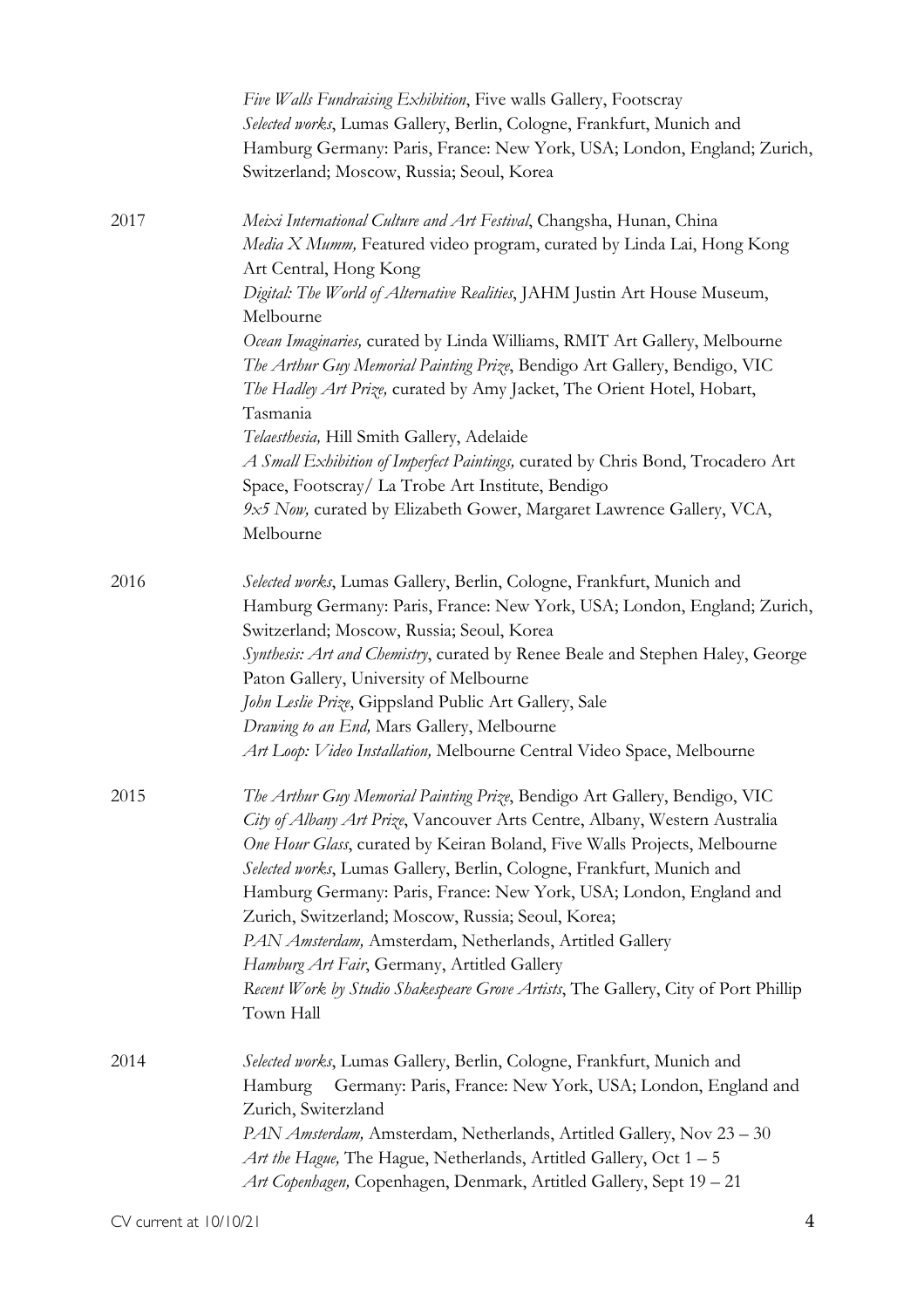|      | KunstRAI, Amsterdam Netherlands, Artitled Gallery, May 27 - 31<br>AAF Maastritcht Art Fair, Netherlands, Artitled Gallery, April 2 – 6<br>AAF Brussels Art Fair, Belgium, Artitled Gallery, Feb 7 - 10                                                                                                              |
|------|---------------------------------------------------------------------------------------------------------------------------------------------------------------------------------------------------------------------------------------------------------------------------------------------------------------------|
|      | Realisme, Amsterdam Netherlands, Artitled Gallery, Jan 16 - 18                                                                                                                                                                                                                                                      |
|      | John Leslie Prize, Gippsland Public Art Gallery, Sale                                                                                                                                                                                                                                                               |
|      | Home and House, curated by Malcolm Bywaters, Margaret Lawrence Gallery,<br>VCA Melb.                                                                                                                                                                                                                                |
|      | Perceptions of Space; The Charles Justin Collection, City of Glen Eira Gallery, Melb<br>One Hour Glass, curated Kieran Boland, Five Walls Projects, Footscray<br>Survey of Recent Works, Shakespeare Grove Artist Studios, Brightspace, St Kilda<br>Stars of Photography, Lumas, Auctionata, Berlin, Germany Oct 31 |
| 2013 | New Horizons, Gippsland Art Gallery, Sale, Vic                                                                                                                                                                                                                                                                      |
|      | The Arthur Guy Memorial Painting Prize, Bendigo Art Gallery, Bendigo, VIC<br>Recent Acquisitions and Selected Works, Glen Eira City Council Art Gallery,<br>Melbourne                                                                                                                                               |
|      | Selected works, Lumas Gallery, Berlin, Cologne, Frankfurt, Munich and                                                                                                                                                                                                                                               |
|      | Hamburg Germany: Paris, France: New York, USA; London, England and<br>Zurich, Switzerland                                                                                                                                                                                                                           |
| 2012 | Night Lights, Lumas Gallery, Berlin, Germany and Zurich, Switerzland                                                                                                                                                                                                                                                |
|      | Fast Forward, Lumas Gallery, Dusseldorf, Germany                                                                                                                                                                                                                                                                    |
|      | 1912 – 2012, Arts Faculty Gallery, Nanjing University of the Arts, Nanjing,                                                                                                                                                                                                                                         |
|      | China                                                                                                                                                                                                                                                                                                               |
|      | A Hand Up, Prahran Mission Art Auction, Deutsher and Hackett, Melbourne                                                                                                                                                                                                                                             |
| 2011 | 2112, Imagining the Future, RMIT Gallery, Melbourne, Victoria                                                                                                                                                                                                                                                       |
|      | Think Tank Academy Gallery, University of Tasmania, Launceston, Tasmania<br>Seeing to a Distance Level 17 Gallery, Victoria University, Melbourne                                                                                                                                                                   |
|      | Selected works, Lumas Gallery, Berlin, Cologne, Frankfurt, Munich and                                                                                                                                                                                                                                               |
|      | Hamburg Germany: Paris, France: New York, USA and Zurich, Switerzland                                                                                                                                                                                                                                               |
| 2010 | At Home in the World, Lumas Gallery, Berlin, Cologne, Dussledorf, Frankfurt,<br>Hamburg, Munich and Stuttgart, Germany: Paris, France: New York, USA;                                                                                                                                                               |
|      | London, England; Zurich, Switerzland; Vienna, Austria.                                                                                                                                                                                                                                                              |
|      | Vision, Glen Eira City Council Gallery, Caulfield, Melbourne                                                                                                                                                                                                                                                        |
|      | A Tradigital Survery, Level 17 Gallery, Victoria University, Melbourne                                                                                                                                                                                                                                              |
|      | The Vision Splendid, The John Leslie Art Prize, Gippsland Art Gallery, Sale, Vic                                                                                                                                                                                                                                    |
|      | City of Albany Art Prize, Vancouver Arts Centre, Albany, Western Australia                                                                                                                                                                                                                                          |
|      | Nellie Castan Gallery @ The Depot Gallery, Depot Art Gallery, Sydney.                                                                                                                                                                                                                                               |
| 2009 | Shelter: On Kindness, Melbourne International Arts Festival, RMIT Gallery,<br>Melbourne                                                                                                                                                                                                                             |
|      | The Arthur Guy Memorial Painting Prize, Bendigo Art Gallery, Bendigo, VIC                                                                                                                                                                                                                                           |
|      | Selected works, Lumas Gallery, Berlin, Cologne, Frankfurt, Munich and                                                                                                                                                                                                                                               |
|      | Germany: Paris, France: New York, USA and Zurich, Switerzland<br>Hamburg                                                                                                                                                                                                                                            |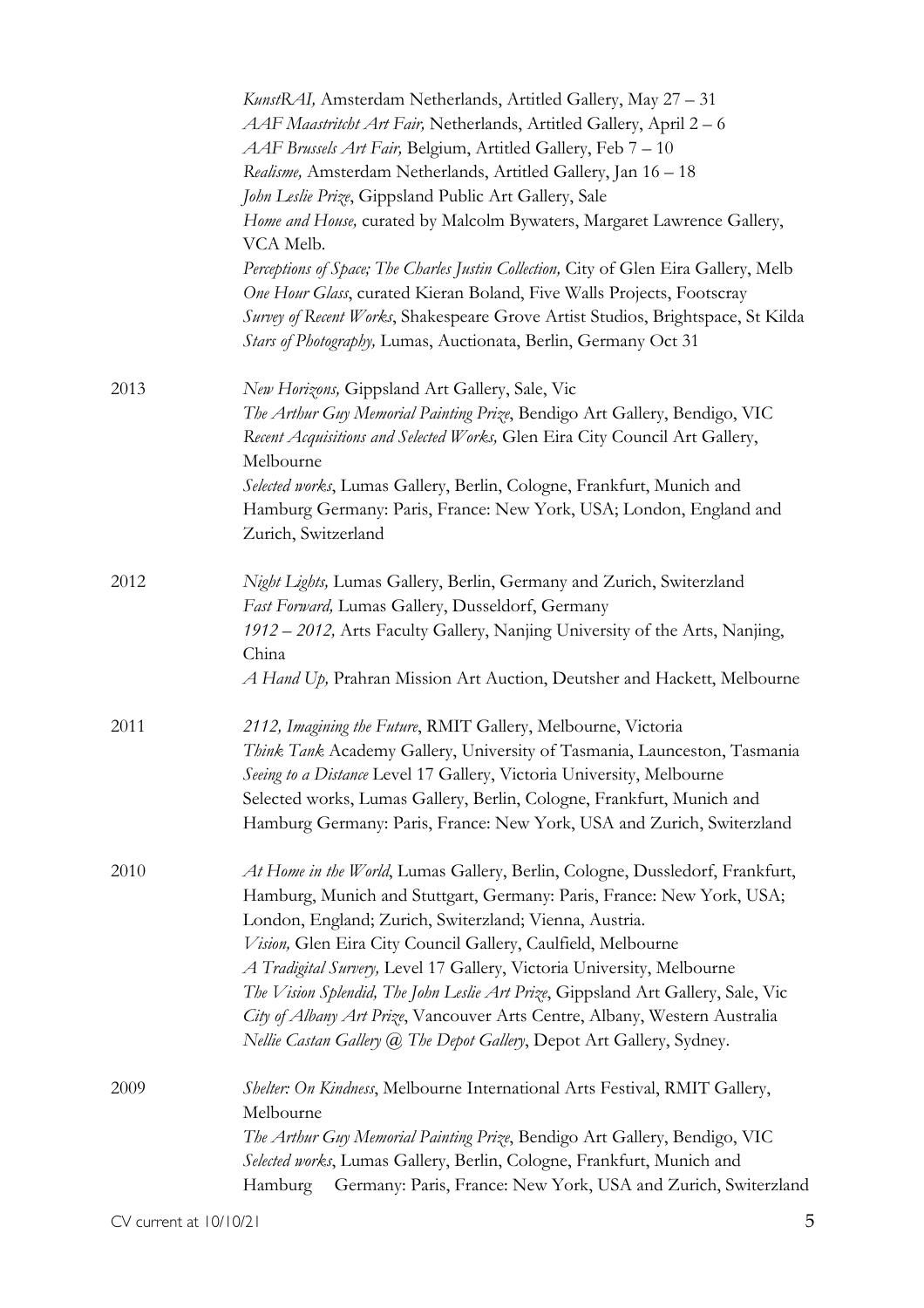| 2008 | Fletcher Jones Art Prize, Geelong Art Gallery, Geelong<br>Macarthur Cook Painting Prize, FortyFiveDownstairs Gallery, Melbourne<br>Recent Acquisitions: City of Port Phillip, The Gallery, St. Kilda Town Hall,<br>Melbourne<br>When I think about Art, George Paton Gallery, University of Melbourne<br>2008 Melbourne Art Fair, Nellie Castan stall, Royal Exhibition Building<br>Melbourne                                                                                                                             |
|------|---------------------------------------------------------------------------------------------------------------------------------------------------------------------------------------------------------------------------------------------------------------------------------------------------------------------------------------------------------------------------------------------------------------------------------------------------------------------------------------------------------------------------|
| 2007 | Penelope Davis, Stephen Haley, Joyce Khol, Artcore Brewery Annex, Los Angeles,<br><b>USA</b><br>The Director's Lounge 2007 Contemporary Art and Media, Berlin F'hain, Berlin,<br>Germany<br>U-Turn, Glendale Art College Gallery, Glendale, Los Angeles, USA<br>The Arthur Guy Memorial Painting Prize, Bendigo Art Gallery, Bendigo, VIC<br>Maroondah City Council Collection Highlights, Maroondah Art Gallery, VIC<br>Macarthur Cook Painting Prize, 45 Downstairs, Melbourne<br>Living Elvis, RMIT Gallery, Melbourne |
| 2006 | Random Access, (Curated by Robert Lindsay), McClelland Gallery and Sculpture<br>Park, Langwarrin, VIC<br>R & M McGivern Acquisitive Prize for Painting, Maroondah Regional Gallery, VIC<br>Decade Acquisitions 1996-2006, Bendigo Art Gallery, Bendigo<br>Resistance is Futile, VCA Gallery, VIC<br>Melbourne Reign, Michael Carr Gallery, Sydney, NSW<br>Reunion, Westspace Gallery, Melbourne                                                                                                                           |
| 2005 | The Arthur Guy Memorial Painting Prize, Bendigo Art Gallery, Bendigo, VIC<br>World Year of Physics Art Prize, Macquarie University, Sydney, NSW<br>Savage Club Invitation Prize, Savage Club, Melbourne, VIC<br>Industrial Strength, Horsham Regional Art Gallery, VIC                                                                                                                                                                                                                                                    |
| 2004 | The Spirit of Football, National Gallery of Victoria, Melbourne<br>Sigraph, Super Computing Conference, Pittsburgh, USA<br>ANZ Visual Art Fellowship, ANZ Bank Gallery, Melbourne.<br>Young Collectors, Michael Carr Art Gallery, Sydney, NSW<br>Spring, Michael Carr Art Gallery, Sydney, NSW<br>FloraNova, Nellie Castan Gallery, Melbourne, VIC<br>Boogie, Jive and Bop, (Curator Malcom Bywaters), Plimsoll Gallery, Centre for the<br>Arts, Hobart, Tasmania                                                         |
| 2003 | The Arthur Guy Memorial Painting Prize, Bendigo Art Gallery, Bendigo, VIC<br>Home Loan, (Curated Kate Shaw & Larissa Horjth) Caroline Springs Housing<br>Development, Melbourne<br>Glacier, (Curators Darren Wardle & Suzanne Davies) Benalla Art Gallery,<br>Benalla, VIC; Newcastle Regional Art Gallery, Newcastle, NSW; QUT Art                                                                                                                                                                                       |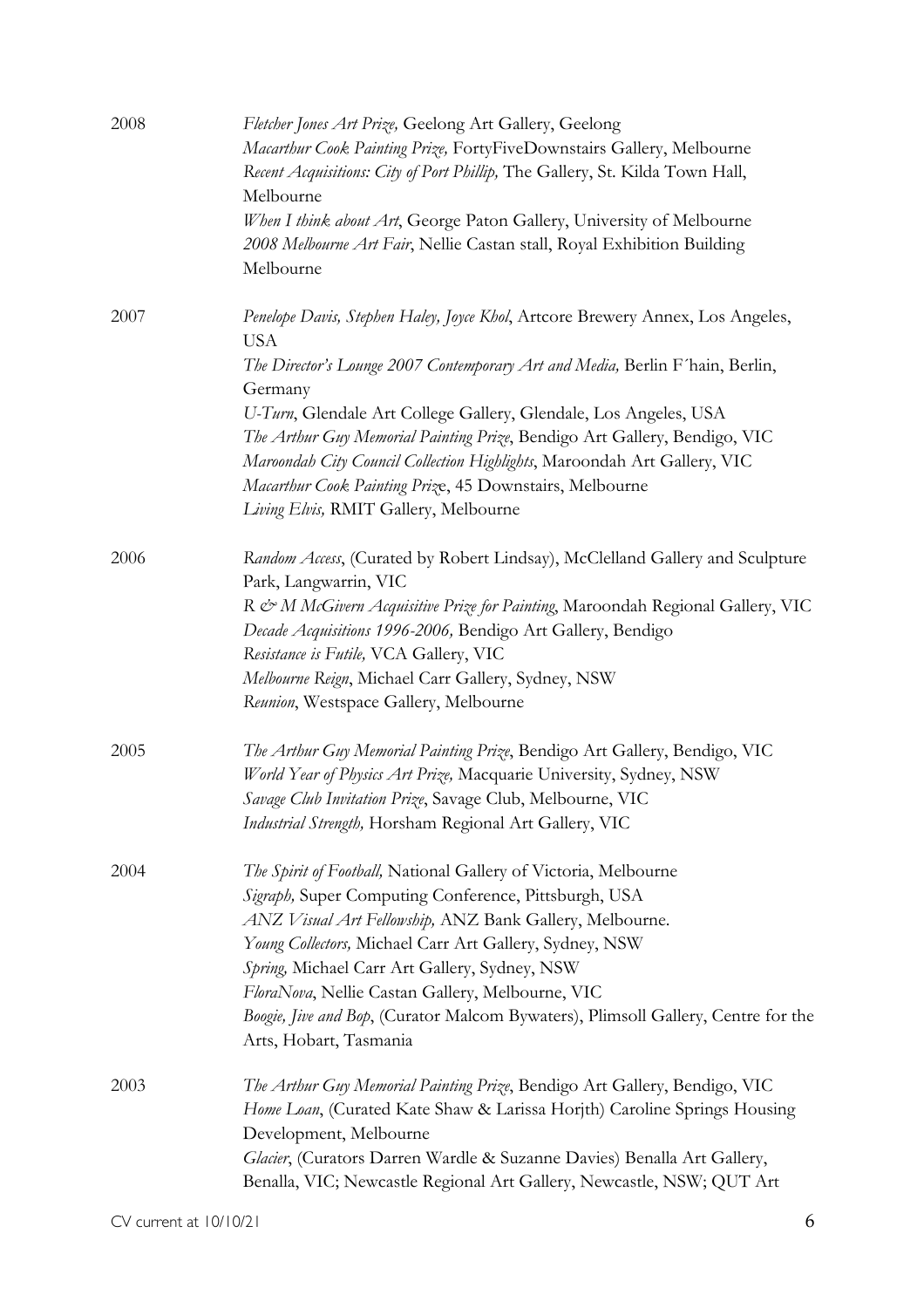|      | Museum, Queensland University of Technology', QLD; Bond University,<br>QLD;                                                                                                                                                                                                                                                    |
|------|--------------------------------------------------------------------------------------------------------------------------------------------------------------------------------------------------------------------------------------------------------------------------------------------------------------------------------|
|      | Boogie, Jive and Bop, (Curator Malcom Bywaters), Launceston Academy Gallery,                                                                                                                                                                                                                                                   |
|      | University of Tasmania, Launceston, TAS; Hobart School of Art, Hobart, TAS                                                                                                                                                                                                                                                     |
|      | Red Spot Special, Nellie Castan Gallery, Melbourne                                                                                                                                                                                                                                                                             |
|      | Hallelujah, Michael Carr Gallery, Sydney                                                                                                                                                                                                                                                                                       |
| 2002 | Suburban Echo, (Stephen Haley, Howard Arkley, Alex Danko, Darren Wardle;<br>Robert Lindsay), McClellan Regional Gallery, Mornington<br>Curator<br>Home Front, Canberra Contemporary Art Space, Canberra, ACT<br>Third Nature, Michael Carr Art Gallery, Sydney, NSW<br>John Leslie Art Prize, Gippsland Art Gallery, Sale, Vic |
|      | Recent Acquisitions 1999 - 2002, Horsham Regional Art Gallery, Horsham, Vic<br>Clear Seeing, UMPA Art Prize Exhibition, Span Galleries, Melbourne<br>Innovation Exhibition, Innovation: Arts-Media-Design National Symposium Part<br>2, The VCA Gallery, Melbourne                                                             |
| 2001 | Glacier, RMIT Gallery, Melbourne                                                                                                                                                                                                                                                                                               |
|      | Here There Elsewhere: Suburban Themes, Maroondah Art Gallery, Melbourne.                                                                                                                                                                                                                                                       |
|      | Office of Utopic Procedures, Westspace Gallery, Melbourne                                                                                                                                                                                                                                                                      |
|      | A4 Art, Westspace Gallery, Melbourne                                                                                                                                                                                                                                                                                           |
| 2000 | A Brush With Death, La Trobe Street Gallery, Melbourne<br>Featured Work from the Artbank Collection, www.artbank.gov.au                                                                                                                                                                                                        |
| 1999 | The Keith and Elizabeth Murdoch Travelling Fellowship 1999, VCA Gallery,<br>Melbourne.                                                                                                                                                                                                                                         |
|      | A Four Art, Westspace, Melbourne.                                                                                                                                                                                                                                                                                              |
|      | Featured Work from the Artbank Collection, www.artbank.gov.au                                                                                                                                                                                                                                                                  |
| 1998 | Deacons Graham and James/ Arts 21 Award, Museum of Art, The Ian Potter<br>Museum of Art, The University of Melbourne, Melbourne<br>Stable, La Trobe Street Gallery, Melbourne                                                                                                                                                  |
|      | Post-Postcard Show, Linden Gallery, Melbourne                                                                                                                                                                                                                                                                                  |
|      | Diversity, Switchback Gallery, Gippsland Centre of Art and Design, Churchill<br>A-4 Art, Westspace Gallery, Footscray, Melbourne                                                                                                                                                                                               |
|      | Talk Artists Run Space, Melbourne                                                                                                                                                                                                                                                                                              |
|      | Pinoak Gallery, Melbourne                                                                                                                                                                                                                                                                                                      |
| 1997 | Deacons Graham and James/ Arts 21 Award, Museum of Art, The University of<br>Melbourne, Melbourne.                                                                                                                                                                                                                             |
|      | Whim: Humour in Art, Linden Gallery, Melbourne.                                                                                                                                                                                                                                                                                |
|      | Autumn Show, La Trobe St. Gallery, Melbourne.                                                                                                                                                                                                                                                                                  |
|      | Visions: St. Kilda Writer's Festival, Projection installation at City of Port Phillip                                                                                                                                                                                                                                          |
|      | Library, Melbourne.                                                                                                                                                                                                                                                                                                            |
|      | Rupert Bunny Foundation Selected Finalists Exhibition, Linden Gallery, Melbourne.                                                                                                                                                                                                                                              |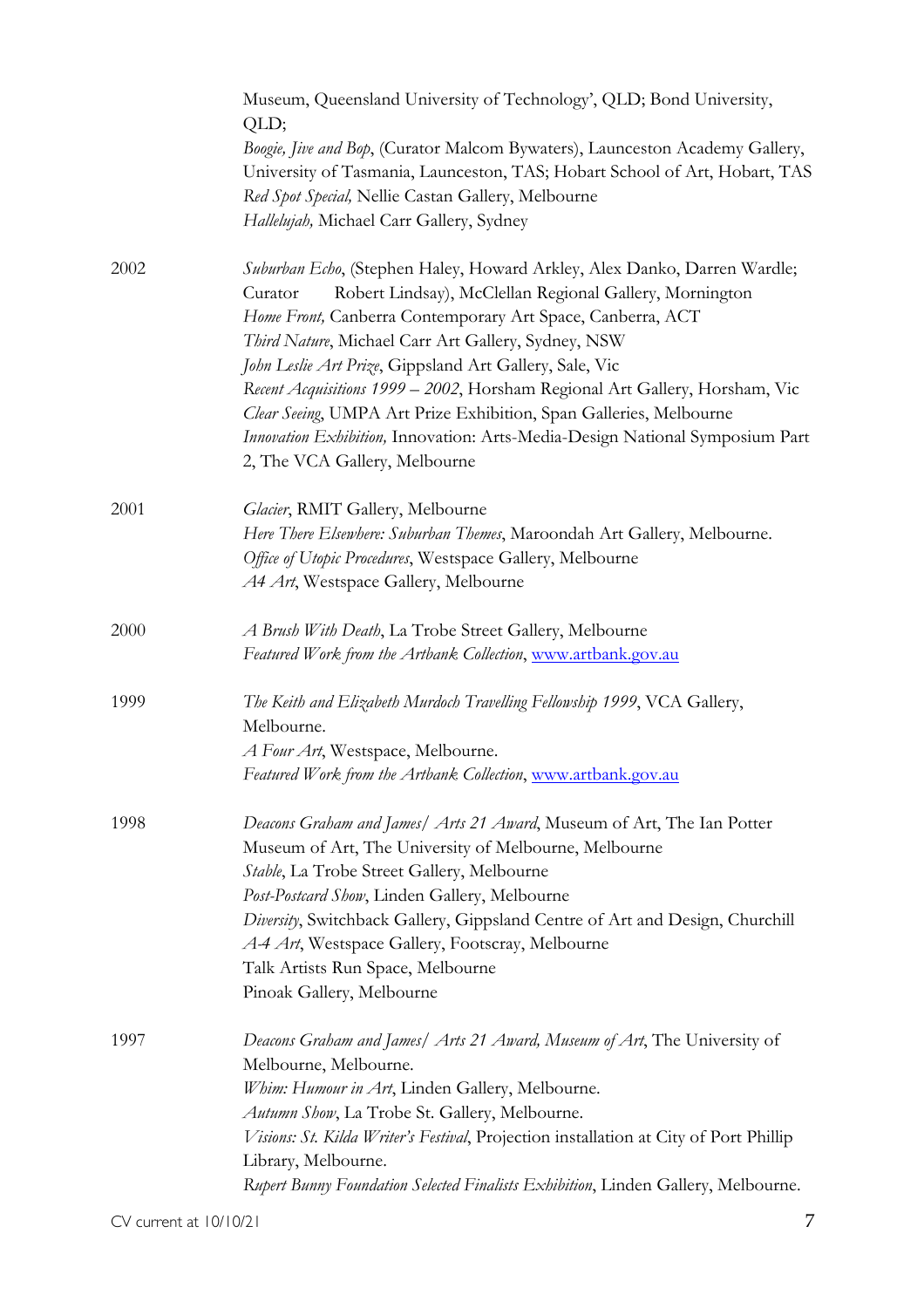|      | Christ I'm Pissed Off, Stop 22 Gallery, Fringe Arts, Melbourne                                 |
|------|------------------------------------------------------------------------------------------------|
|      | Work, Westspace Gallery, Footscray, Melbourne.                                                 |
|      | A4 Art, Westspace Gallery, Footscray, Melbourne                                                |
| 1996 | See Spot Run, Next Wave Festival, Temple Studios, Melbourne.                                   |
|      | Shifting Ground: Moonee Valley Invitation Art Prize, City of Moonee Ponds,<br>Melbourne.       |
|      | Swan St. Spectacle, Installation in Baker's Delight, Swan St., Richmond,<br>Melbourne.         |
|      | 100 Years of Footy, The Artist's Garden, Melbourne                                             |
|      | A4 Art, Westspace Gallery, Footscray, Melbourne                                                |
| 1995 | Destinazione - Arte: Platform Artists Exchange Exhibition, Villa Spinola, Genoa,<br>Italy      |
|      | Rupert Bunny Foundation Selected Artists Exhibition, City of Port Phillip,<br>Melbourne.       |
|      | Save Albert Park Nine by Five Invitation Exhibition, Robert Lindsay Gallery,                   |
|      | Melbourne.                                                                                     |
|      | ArtWorkz 7, 101 Collins St Gallery, Melbourne                                                  |
|      | Collaborative Paintings with Schoolchildren, The Photographers' Gallery, Carlton,<br>Melbourne |
|      | Postcard Show, Linden Gallery, St. Kilda, Melbourne.                                           |
|      | A4 Art, Westspace Gallery, Footscray, Melbourne.                                               |
| 1994 | Power and Site, Next Wave Festival, Gallery Gecko, Fitzroy, Melbourne.                         |
|      | Out West, Westspace Gallery, Footscray, Melbourne.                                             |
|      | Post-Graduate Exhibition, VCA College Gallery, Melbourne.                                      |
|      | Endangered Species, Linden Gallery, St. Kilda, Melbourne.                                      |
|      | The Room Outside, Argyle St. Studios Gallery, St. Kilda, Melbourne.                            |
|      | A-4 Art, Westspace Gallery, Footscray, Melbourne.                                              |
|      | Postcard Show, Linden Gallery, St. Kilda, Melbourne.                                           |
| 1993 | Slide, Gertrude St Gallery, 200 Gertrude St, Fitzroy, Melbourne.                               |
|      | Small Works, Fitzroy St. Gallery, St. Kilda, Melbourne.                                        |
|      | Young Melbourne Artists, Leonard Joel's' Auctions, Melbourne.                                  |
| 1992 | ArtWorkz Four, 101 Collins St Gallery, Melbourne.                                              |
|      | Mass Hang, Deutscher Gallery, Fitzroy, Melbourne.                                              |
|      | Daventry Art Prize, Monash Studios, Collingwood, Melbourne.                                    |
| 1991 | All Stock Must Go, Swanston St. Gallery, RMIT, Melbourne.                                      |
|      | First National Student Art and Design Show, Exhibition Buildings, Melbourne.                   |
|      | RMIT Graduate Show, RMIT, Melbourne.                                                           |
| 1990 | Verisimilitudes, Swanston St Gallery, RMIT, Melbourne.                                         |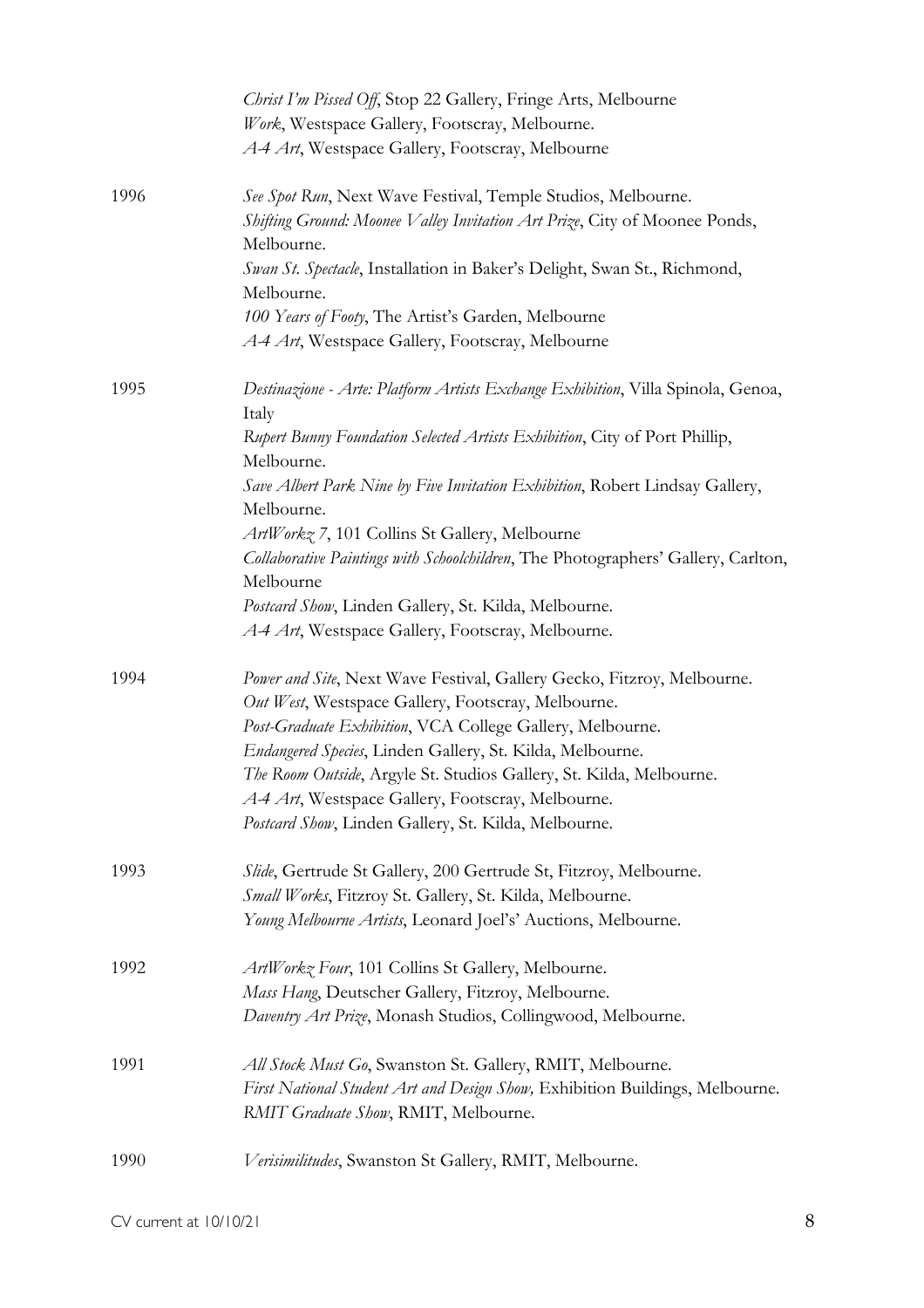## **Collections**

ANZ Bank Artbank Arts Club, London Bendigo Art Gallery BHP Billiton City of Glen Eira City of Maroondah City of Port Phillip City of Whitehorse DC Design (China) HBC Global Collection, New York Horsham Regional Art Gallery Gippsland Regional Art Gallery Globalism Research Centre, RMIT JAHM, Justin Art House Museum KPMG La Trobe University Collection Maddock, Loney and Chisholm McClelland Gallery and Sculpture Park Melbourne City Council Nanjing University of the Arts, China National Australia Bank National Gallery of Victoria Royal Melbourne Institute of Technology University Collection Victorian College of the Arts Private collections in Australia, USA, Italy, Japan, China, Germany, England, France and Denmark

## Bibliography (Selected)

O'BRIEN, Kerrie 'Sculpture Evolving with Time', *The Age,* Wednesday May 5, 2021 p 17 MATTHEWS, Diana (ed) Interview, "Factories, Cities, Walls and Malls", *Faculti*, Feb 2021 https://faculti.net/factories-cities-walls-and-malls/

COLLESS, Edward: 'Formwork and Forgeries', *Art Collector* #94 Oct - Dec, Art, NSW 2020 WALSH, Elli: "Formwork and Forgeries" *Artist Profile*, Issue 52, Artist Profile, NSW 2020 MATTHEWS, Erin: I*nterview with the John Leslie Prize Artists,* Podcast, Gippsland Art Gallery, Sale https://soundcloud.com/user-569331060/season-3-episode-2-stephen-haley-anita-west-andveronica-oleary

http://www.gippslandartgallery.com/exhibition/john-leslie-art-prize-2020/

GREGG, Simon & MATTHEWS, Erin, *John Leslie Art Prize 2020,* Gippsland Art Gallery, Sale, Victoria, 2020

WAGNER, Gunnar (ed); *Collecting Fine Art: Lumas Portfolio Vol. IV*, TeNeues Publishing, KG, Kempen 2019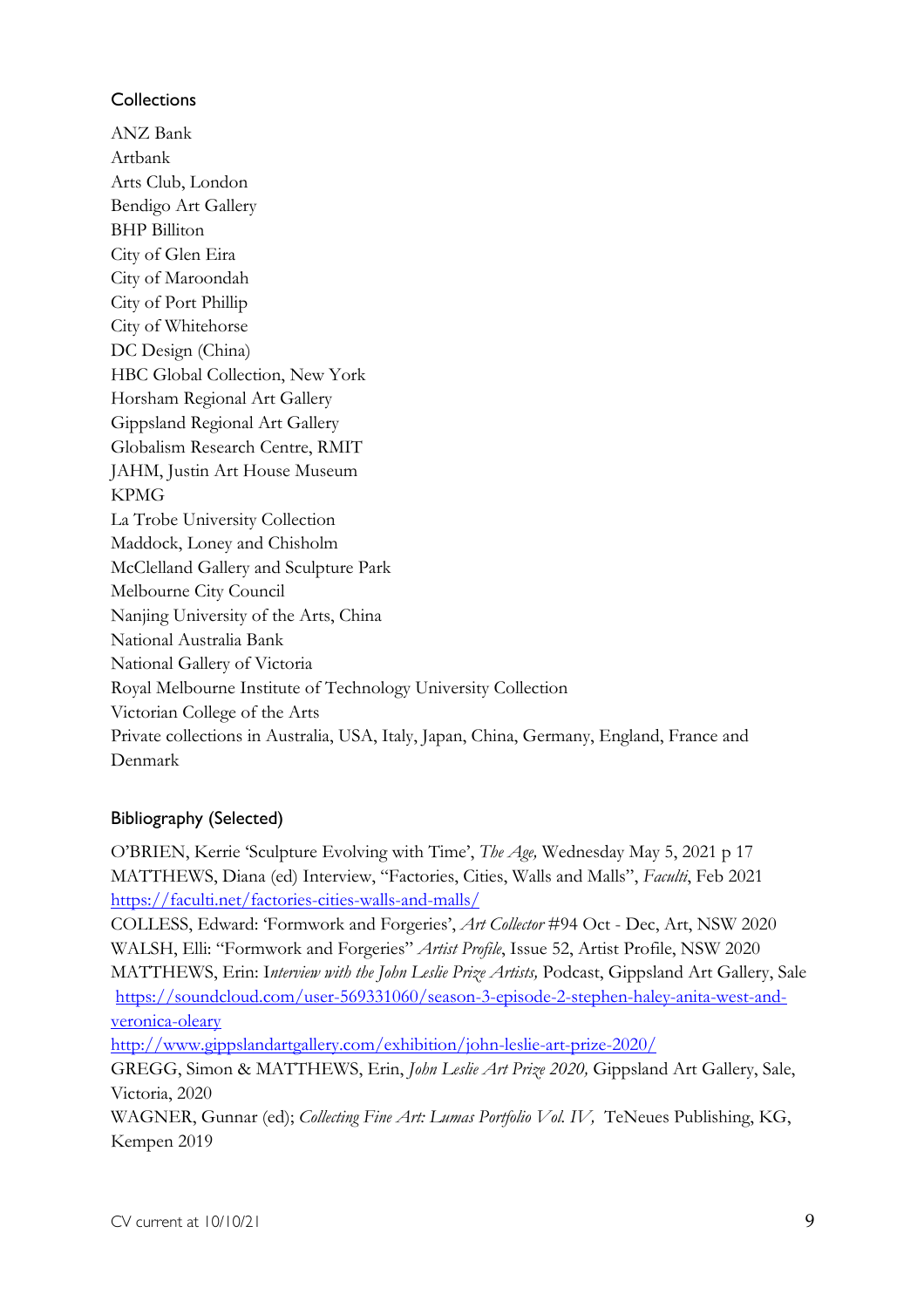JONES, Emily (ed); *Anthropocene: R & M Mc Givern Prize*, Maroondah City Gallery, Melbourne 2019

LLOYD, Tony & LEACH, *Sam; Analogue Art in a Digital World,* RMIT Gallery, Melbourne, 2018 SCOTT, Louisa; *Recent Acquisitions: Port Phillip City Collection 2016 - 2018*, City of Port Phillip, Melbourne, 2018

CRAWFORD, Ashley; Artist feature article, *Art Collector Magazine*, Issue 57, 2018 CRAWFORD, Ashley; "Stephen Haley: The Future Photos", *The Article*, May 2018 http://thearticle.com.au/2018/05/stephen-haley-the-future-photos/

DAVIES, Suzanne (ed) *Shelter: On Kindness*, RMIT Gallery, Melbourne 2018 (Redesign and reprint from 2009 edition)

LAWRIE, Simon, *Stephen Haley: Out of Place*, Survey Exhibition Catalogue, McClelland Sculpture Park+Gallery, Langwarrin, 2017

FLANNERY, Professor Tim: Catalogue Essay, *Digital: The World of Alternative Realities,* JAHM Art Museum, 2017 http://my.yapp.us/JAHM

CORMACK, Emily; "Digital: The World of Alternative Realities', *Artlink*, March 2017 BYWATERS, Malcolm; *Domestic Space: Four Artists and the Australian Experience*, The Arts in Society, Common Ground Publishing, Champaign, USA 2016

HJORTH, Larissa, PINK, Sarah; SHARP, Kristen; WILLIAMS, Linda: *Screen Ecologies: Art, Media, and the Environment in the Asia-Pacific Region,* The MIT Press, Cambridge Massachusetts, 2016

DALGARMO, Paul "A Synthesis between Chemistry and Art", *MUSSE*, University of Melbourne, May 16 2016 http://musse.unimelb.edu.au/may-16-182/synthesis-betweenchemistry-and-art

LAWRENCE, Michel: *Inside Art: Timepieces Interview*, Chanel 31 and *InsideArt* Website, April 2016 MCCULLOCH, Alex; Radio interview on World Standard exhibition, *The Art Show*, J-Air 16/9/2016

LEONARD, Kerry; Stephen Haley: World Standard, *Documentor*, July 2016 https://documentor.com.au/portfolio/stephen-haley-world-standard/

DANDER, Heike (Ed), Lumas Art Magazine, "Stephen Haley" Issue 2, 2015/16 Berlin Germany, pp 56-57

BYWATERS, Dr Malcolm; "Stephen Haley: Australian Suburbia Transformed into Apartment City", *International Journal of Humanities and Social Science*, Vol 5, No 7(1) July 2015

LAWRENCE, Michel *Inside Art: The Charles Justin Collection*, Chanel 31, 11, 17 and 18<sup>th</sup> June 2014 RAVELLI, Louise; PALTRIDGE, Brian; STARFIELD, Sue: *Doctorial writing in the creative and Preforming Arts*, Faringdon, Oxfordshire, 2014

RAVELLI, Louise; PALTRIDGE, Brian; STARFIELD, Sue; TUCKWELL Kathryn (eds), "Extending the notion of 'text': the visual and performing arts doctoral thesis", Sage Publications Vol 12 (4) 2013

LAWRENCE, Michel (Ed) *Inside Art: Design Exploration*, Art Education Series, Interview on DVD for secondary schools, Series 1, (Stephen Haley, David Rosetsky, Lousie Hermann,

Andrew Rogers, Cristina Popovici) Miro Films, Melbourne, 2013 runtime 15mins. Cover image *Firmament*, Stephen Haley

GREGG, Simon 'Future Proof', catalogue and essay for *New Horizons* exhibition, Gippsland Art Gallery, 2013

LEWIS, Jeff *Global Media Apocalypse: Pleasure, violence and the cultural imaginings of doom,* Palgrave Macmillian, UK, 2012 (Book cover reproduction)

 $CV$  current at  $10/10/21$  10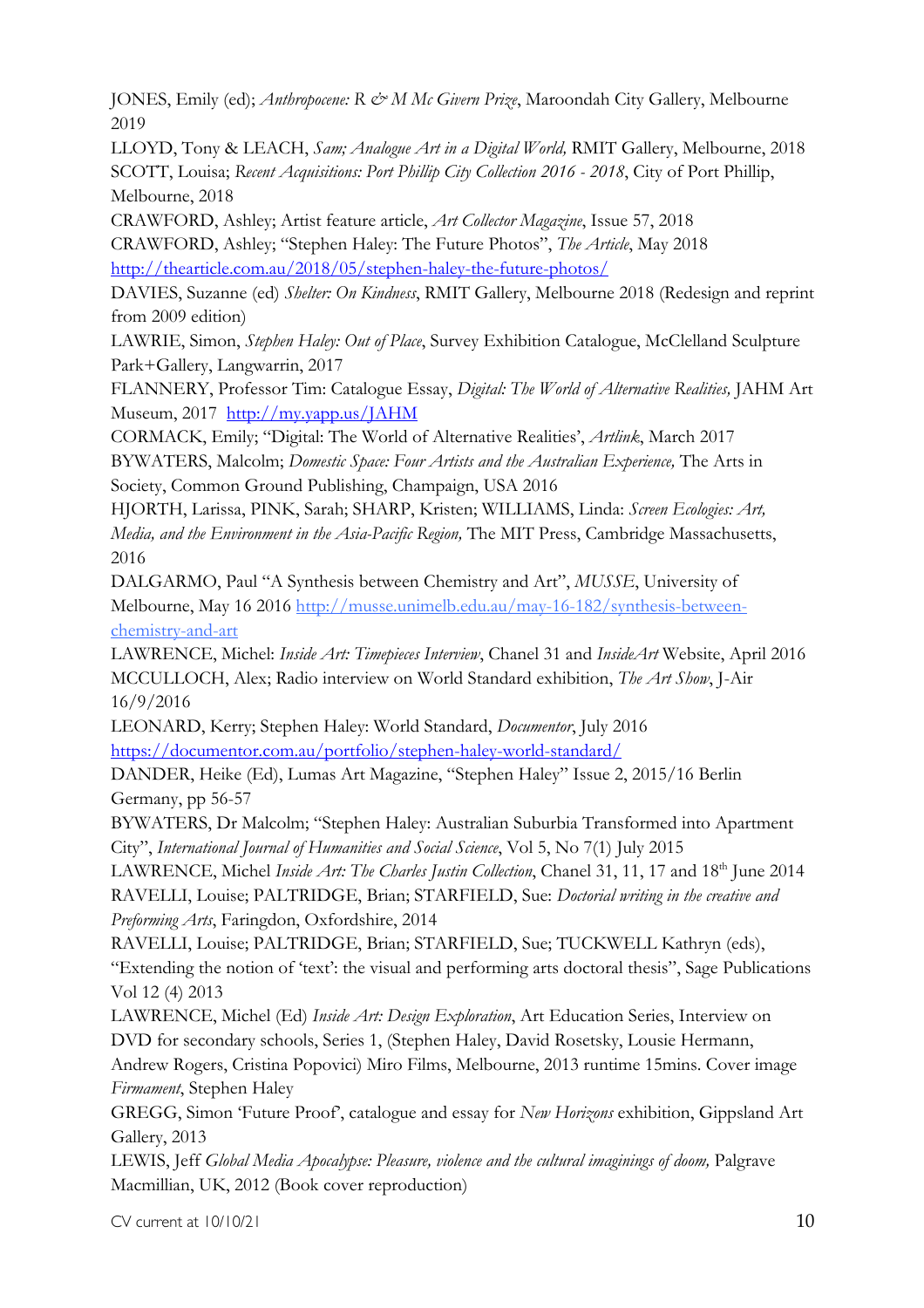NELSON, Robert "Curators broaden our horizons: The year in Review", *The Age*, Thursday December 27, 2012 p13

SOUMILAS, Diane (Ed) *Stephen Haley: Somewhere About Now*, Survey Exhibition Catalogue, with feature essay by Kelly GELLATLY "Virtually There", Glen Eira City Council, Melbourne 2012 JACKSON, Davina & SIMPSON, Richard (eds) *City: Digital Earth/Virtual Nations/Date Cities: Connecting Global Cultures for Environmental Planning,* D-City, Sydney, 2012. p159

SMITH, Katherine (ed) "Stephen Haley: Somewhere About Now", *Melbourne Voice,* Vol 8 no 10, October 8 – November 11, 2012 p4. Also online: http://voice.unimelb.edu.au/volume-

8/number-10/stephen-haley-somewhere-about-now

LAWRENCE, Michel "Stephen Haley's 'Somewhere About Now'", *Inside Art,* interview 15mins, aired Channel 31, Tuesday October 2, 2012. See also:

http://www.insideart.tv/2012/10/02/stephen-haleys-somewhere-about-now/

MADELEINE, Anna "Stephen Haley: Somewhere about now", *Art Almanac,* October 2012 Feature Article, Next Media, Sydney, 2012 pp 48-9

RAINFORTH, Dylan "Contemporary Mirrored", *The Age,* newspaper review, Wednesday September 25, 2012, p17

RAINFORTH, Dylan "Stephen Haley: Somewhere About Now", *Art Guide,* online feature article, http://www.artguide.com.au/ last accessed 27 Oct 2012

BACKHOUSE, Megan "Stephen Haley: Somewhere About Now." *The Age,* Oct 6, 2012

WEBB, Penny "The Best of Art – Stephen Haley", *The Age Melbourne Magazine,* Sept 1, 2012 p 66 WINDMILLER, Susan "Teasing the Boundaries", *Moorabbin Leader,* Oct 17 2012 p 19

DAVIES, Suzanne (Ed.) *2112: Imagining the Future*, Catalogue, RMIT Gallery, RMIT December 2011, feature essay: WILLIAMS, Linda; "Contemporary Art as Futuristic Fiction – All that is Solid melts into Air",

NELSON, Robert; "Apocalyptic Visions meet Utopian Vistas", *The Age*, Weds, January 11, 2012 p 13

ATTRILL, Helen; "Stephen Haley Education Notes" for VCE students, Department of Education and Early Childhood Development, Jan, 2011 also available at:

https://fuse.education.vic.gov.au/pages/

NELSON, Robert: "Aesthetic path through numbing devastation", *The Age,* Wednesday October 6, 2010 p20

RULE, Dan: "One Second More", Around the Galleries, *The Age*, Saturday October 16 2010 LEACH, Sam: "Stephen Haley: Preview", *Artist Profile,* Issue 12, Sydney 2010 pp122-123

RULE, Dan: "Vision", Around the Galleries, *The Age*, Saturday June 26, 2010

RANN, Kirsten & KALABISHIS, Gina; "Stephen Haley – GameOverGame", *A Tradigital Survey*, catalogue, Level 17 Artspace, Melbourne, 2010, p4.

GREGG, Simon; "Beauty Marks: reflections on the Vision Splendid", *The 2010 John Leslie Art Prize,* catalogue, Gippsland Art Gallery, Sale, VIC 2010

DAVIS, Annette (ed), *2010 City of Albany Art Prize,* catalogue, City of Albany, Albany WA March 2010, p8

DAVIES, Suzanne, GERRANS, Vanessa, MORRIS, Sarah (Eds and et al); *Shelter: On Kindness,* "Stephen Haley, Ripple", Melbourne International Festival, RMIT Gallery, September 2009. pps 54-55.

NELSON, Robert: "The Artistic Abode: Designed to Threaten and Entertain", *The Age*, Friday, October 16, 2009 p20

DANDER, Heike (ed) *Lumas Magazine,* , Avenso Photo Art, April, 2009 pp8 -9

 $CV$  current at  $10/10/21$  11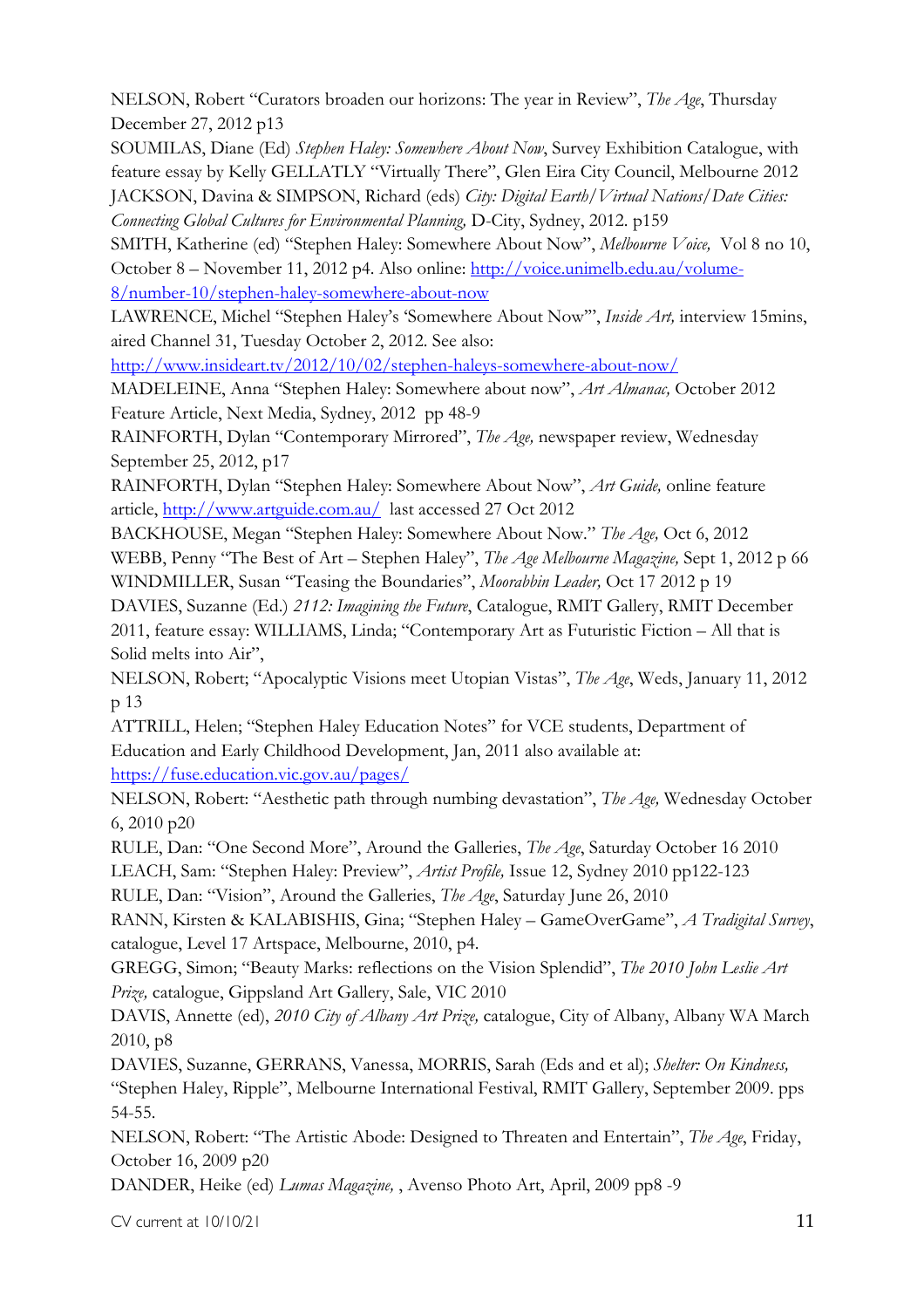WISE, Kit, "Future spaces in contemporary Australian art: The Law of Proximity, overexposure and the city", Continuum*: Journal of Media and Cultural Studies,* Volume 23, Issue 6, 2009 pp937- 954

NELSON, Robert: "Pictures that paint a dehumanised vista of placeless spaces", *The Age,* Wednesday October 1, 2008 p18

GELLATLY, Kelly: "Playing Games with Mirrors: Stephen Haley's Projected Spaces", *Stephen Haley: Projected Worlds* catalogue, Academy of the Arts School of Visual and Performing Arts, University of Tasmania, Feb 2008

HAYNES, Janet: "Two Up: Stephen Haley and Penelope Davis", Australian Art Review, Issue 17, November – January 2008/09, Sydney pp56 - 59

HAYES, Melissa (et al.) *Recent Acquisitions,* Catalogue, City of Port Phillip, Melbourne 2008 "Innovative Work First for Gallery" *The Examiner,* newspaper article, Thursday 14 February, Launceston, Tasmania, 2008 p 19

"Projected Worlds at the Academy", *UniTas,* no 317, March 2008, University of Tasmania, Launceston, p 8

WEBB, Penny: "The King May be dead but he's still making art", *The Age,* Metro Reviews, Wednesday, August 29, 2007, p18

SMITH, Damian (ed), *Maroondah City Council Art Collection*, Maroondah City Council, Melbourne, 2007

CRAWFORD, Ashley: "Virtual Space", *The Age,* Wednesday May 23, 2007 p19

LACEY, Stephen "Home alone, in a rare brush with the suburbs", *Sydney Morning Herald*, 4 April 2007

McCULLOCH, A & S et al, *The New McCulloch Encyclopaedia of Australian Art,* Aus Art Editions, Fitzroy, Australia, 2006

COLLESS, Edward: "Smart Art: Stephen Haley", *Australian Art Collector*, Gadfly Media, Issue 37, Sydney, 2006 pp 158 -159

PALMER, Sheridan Dr. "Re-Union: Cities and Natural Sites", R & M McGivern Art Prize Catalogue, Maroondah Art Gallery, July 2006

WORST, Damien; "Stephen Haley – Mesh: paintings, virtual photographs and projected spaces, Three Thousand Blogspace, http://www.threethousand.com.au/look/stephen-haley-meshpaintings-virtual-photographs-and-projected-spaces/ last access 6/3/2006

MURRAY, Camilla (ed) "Post-Graduate Research at the VCA – Stephen Haley", VCA News, Issue 2, 2005

Anonymous, "Wednesday Shining", www.theartlife.blogspot.com.au 23/9/05

CRAWFORD, Ashley, "Stephen Haley: After Reflection", review *Sunday Age*, June 5, 2005 VAN KUYK, Robyn, "3D Digital Video" *Overview*, Utrecht University Newspaper, Utrecht, Holland 2005

THOMAS, David, "Stephen Haley: Mirroring the Echo", Catalogue essay, VCA Gallery Publications, VCA, Melbourne 2005

ABC TV, "Artist of the Suburbs", *George Negus Tonight*, Interview and artist's profile, 6.48 -7.00 pm, November 3, 2004 See also: http://www.abc.net.au/gnt/future/Transcripts/s1234532.htm CRAWFORD, Ashley, "A Shout in the Suburban Echo Chamber", *The Age*, Review, Saturday, September 18, 2004, p7

NELSON, Robert, "Puzzling over coding", *The Age*, A3, Wednesday, September 15, 2004, p8 BACKHOUSE, Megan, "Around the Galleries: Motherload", *The Age*, Review Saturday 7<sup>th</sup> August, 2004 p 8.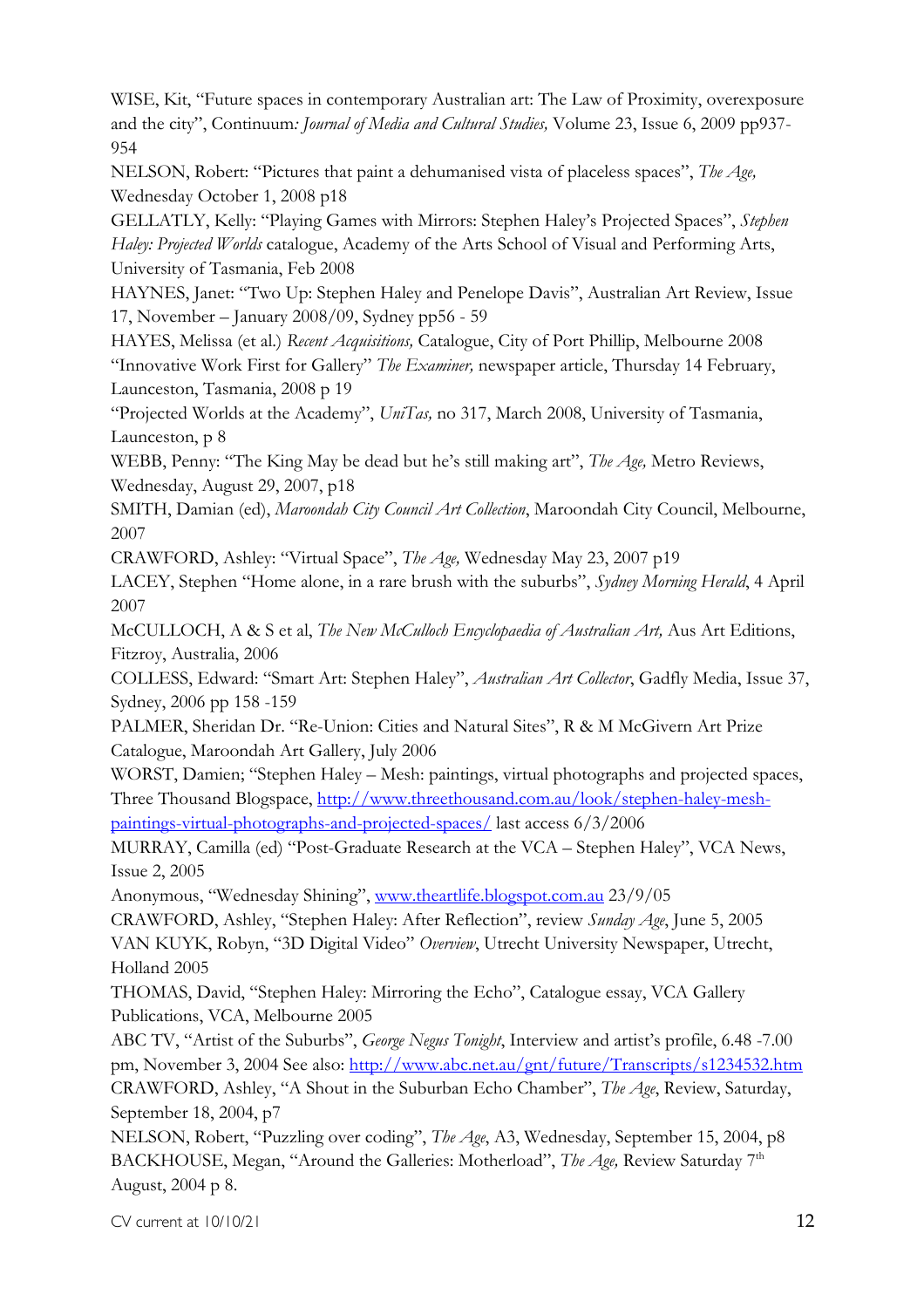MAKIN, Jeffrey, "Stephen Haley: Reverb", Critic's Choice, *Herald Sun*, Monday, September 27, 2004 p34

SLATTERY, Geoff (Ed), *The Spirit of Football,* Issue 1, Winter 2004, "The Artists – Stephen Haley", p 132-3.

NELSON, Robert, "Paramor Puts the Boot In: The Spirit of Football", *The Age*, A3, Wednesday, August 25, 2004, p9

CRAWFORD, Ashley, "Stephen Haley," *Australian Art Collector*, Issue 29 July – September, 2004 ANGELORO, Dominique, "Exhibitions – Stephen Haley", *The Sydney Morning Herald,* Metro September 19, 2003 p27

PALMA, Kate, "Suburban Echoes", *Wentworth Courier,* September 10, 2003 p41

BACKHOUSE, Meagan, "Conversion to Suburbia", *The Age*, A3, September 10, 2003 p11

CRAWFORD, Ashley, "In the Art of Suburbia", *The Sunday Age*, September 21, 2003 p7

SHAW, Kate, "Preaching to the Converted", *Home Loan* Catalogue essay, September, 2003

McINTYRE, Jo, "Cutting Edge of Bop", The Examiner, Saturday, September 27, 2003

BACKHOUSE, Megan, "US critic finds a lot to enthuse about", *The Age*, Wednesday, Oct 23, 2002

MAKIN, Jeffery, "Suffocating Nature", *Herald Sun*, Monday 23 September, 2002 p

DEMASI, Laura, "Art Class: Who to Buy Now", *Elle Australia*, February 2002

COSLOVICH, Gabriella, "Down an alley, filled with art", *The Age,* Wednesday, November 28, 2001

NELSON, Robert, "The 'Death of Painting, a little premature", *The Saturday Age*, Saturday September 22, 2001

NELSON, Robert, "Taking a Shine to Life", *The Age*, Wednesday December 20, 2000 *Today* p7

KUBLER, Alison "(You make me feel) mighty real", *Australian Art Monthly*, June, 2000 p5-7

MONASH UNIVERSITY, Monash Faculty of Art &Design Promotion Book, Artist's statement and work reproduced, 2000.

MONASH UNIVERSITY, Monash Faculty of Art &Design Post Graduate study brochure, work reproduced, 2000

SOWDEN, Tim. "Sub Urban Living", *Monument*, No.27, November 1998.

"Artist Haley's Star on Rise" *Port Phillip Leader*, August 24, 1998

USHER, Robin. "Haley Takes Art Award", *The Age*, 20th August, 1998.

"Award Winner Announced", *Arts21 Magazine* V4, No3, Spring 1998.

KENT, Rachel. Deacons Graham and James/ Arts 21 Award, *Selected finalists' exhibition catalogue*, August 1998.

NELSON, Robert. "Where the Genres Collide", *The Age*, 2nd April, 1997.

KENT, Rachel. Deacons Graham and James/ Arts 21 Award, *Selected finalists' exhibition catalogue*, June, 1997.

NELSON, Robert. Weekly Review, *The Age*, 9th July, 1997.

PENNINGS, Mark. *Echo*, catalogue essay, La Trobe St Gallery, Melbourne.

CAWTHORNE, Zelda. "Striking a Blow", *Herald Sun*, Thursday, November 20, 1997. P.50.

WESTERMAN, Helen. "Artists Unite in Protest at Rising Censorship Tide", *The Emerald Hill Times*, Wednesday, 26 November, 1997 p. 6.

BROWN, Denise. "For Serrano's Sake", *The Leader*, 24 November, 1997.p.5

PRIOR, Sian. Interview on *Arts Today* Program, Radio National, Tuesday 27th February, 1996.

GILL, R. "See Spot's Exhibition", Arts Diary, *The Age*, 24th May, 1996.

MASTERSON, A. "The Art of Recall", *The Age*, EG p. 5, Friday 24th, 1996.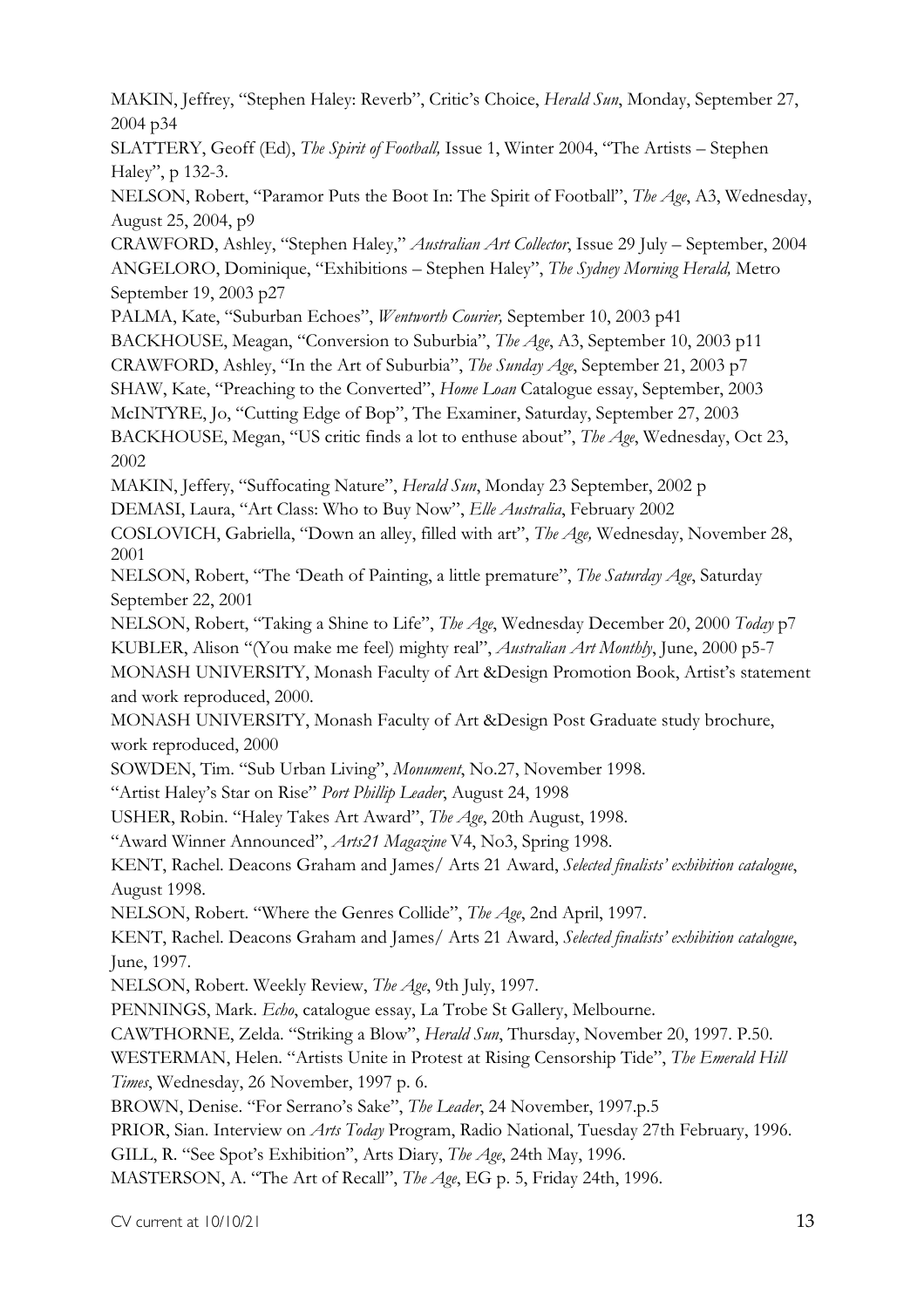PRIOR, Sian. "See Spot Run" Interview, *Arts Today*, Radio National, Friday 31st May, 1996. LESCHEN, Hugo, Interview, *Art and About*, PBS Radio, Thursday 6th, June, 1996. CROSS, David. "Next Wave Festival", *Realtime*, August Issue, 1996. JONES, Brett. "WestSpace: An Independent Practice", *Artworks*, p.27, November, 1996 PUGLIESE, M & HOLT.R. *DestinAzione Platform Exchange* Exhibition Catalogue, DestinAzione Arte/Platform Artists Group, Genoa/Melbourne, Italy/Australia, 1995. KRONENBERG, S. "Cultural Exchange: Genoa/Melbourne", *Australian Art Monthly*, Number 85, p37, 1995. CARLI, R & GOLD, D. *ArtWorkz 7*, exhibition catalogue, ArtWorkz publishing, Melbourne, 1995 VCA, *School of Art 1993 Postgraduate Exhibition Catalogue*, Melbourne, 1994. *The Sunday Age*, "Preview" Arts Page, Sunday 17th January, 1994 p.34. *SheherazArt* , Review of "Residua", PBS Radio, 5th January, 1994. KENT. Rachel, "Power and Site", Curator's essay for Exhibition Catalogue *Power and Site,* Gallery Gecko, Melbourne. Next Wave Inc *Next Wave Festival Visual Arts Program*, p 42, Melbourne, 1994 HEATHCOTE, Christopher "A Step in the Right Direction", *The Age*, Wednesday 25th May, p.24, 1994. O'DONNELL Marcus," Art Takes a High-Tech Direction", *Melbourne Star Observer*, Issue 226, 13th May, 1994. SANTALUCIA. C. & CARLI. R., *ArtWorkz Four*, Exhibition Catalogue, ArtWorkz Inc, Melbourne, 1992. *The Melbourne Report*, April edition, p26,1993. Photographic reproduction. CLARK. Jane, *Leonard Joel's' Young Melbourne Artists*, Auction Catalogue, Melbourne, 1993. SMITH. Donald, Interview, *SheherazArt* - PBS radio, 13th June, 1991. RMIT, *Third Year Degree Exhibition,* exhibition catalogue, Melbourne, 1991.

## Publications Authored By The Artist (Selected)

"Fully Automatic Dreams", Sullivan & Strumpf *Magazine*, August 2020, ISSUU publishing, https://issuu.com/sullivanstrumpf/docs/august\_2020

"Last Call, Please", catalogue essay for Anna Madelenine exhibition, *One Last Call,* Kathleen Syme Library/ Carlton Connect and Climate, Carlton, Melbourne 2017

"Art and Science", Curator's Essay, *Synthesis*, VCA and School of Chemistry, Uni of Melbourne 2016

"Drawing on Movement", Catalogue for Laura Woodward exhibition *Writhe,* Ararat Regional Art Gallery, 18 July – 30 August, 2015

"Kate Shaw: Amping up the Magic Hour", *Artlink,* Vol 31 no4, December 2011 pp 36-39 "Codecs", Catalogue essay, for Peter Macdonald *Codecs,* Sims Reed Gallery, London, UK Oct-Nov 2010

"One Second, More"; Catalogue and Essay, Nellie Castan Publishing, Melbourne, Australia 2010 "Amid Time and Light – David Thomas", *Show,* ed. Jenny Gillam, Eugene Hanson, Enzyme Publishing, Auckland New Zealand, 2009 Chapter 19 pp 67 - 70

*Place into Space*, Book of images and text, Nellie Castan Gallery/Blurb Publishing, Melbourne, 2008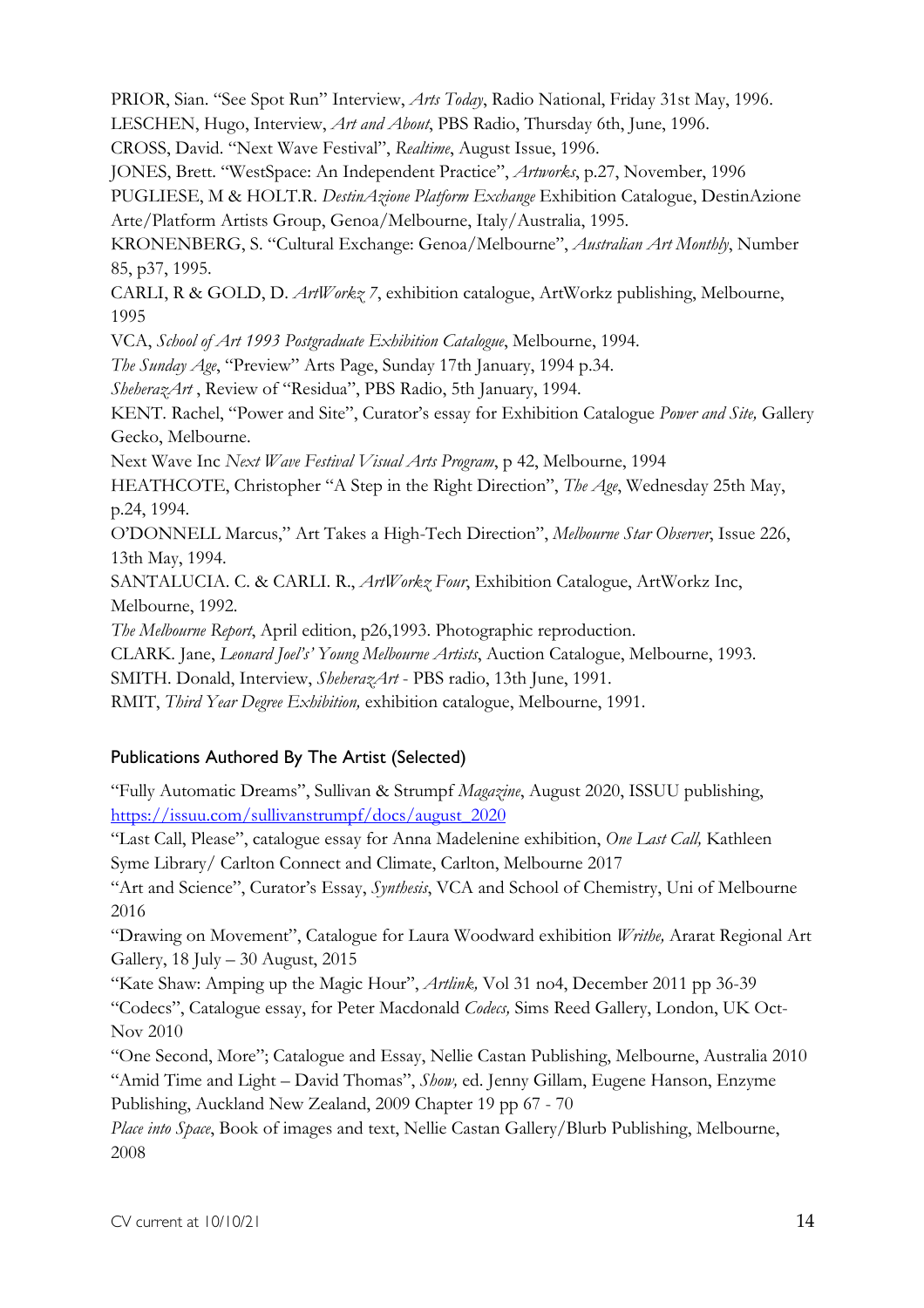"Another Reflection", *Bureau,* DAW, Kate and MCINNES, Vikki (eds), VCA Margaret Lawrence Gallery, University of Melbourne, Melbourne, 2008

"Flow Slow", Catalogue essay for Darren Wardle *Modular Liberties*, Sullivan and Strumpf, Sydney Dec, 2008

"Double Exposure: Post-Photographic Practice", *Photofile,* No 84, Australian Centre for Contemporary Photography, July 2008

"Through a glass, brightly", Catalogue Essay, *Holotypes*, Sam Leach, Nellie Castan Gallery, Melbourne, 2008

"Deep Flat: The Paintings of Dale Hickey", Catalogue essay, *Dale Hickey: Life in a Box*, Ian Potter Museum of Art, The University of Melbourne 2008

"David Harley: Moving Pictures", Catalogue Essay, *David Harley/Painting Works,* NKV Gallery, NKV/Herausgever, Weisbaden, Germany 2008

"Unfinished & Uncontained", Catalogue Essay, Craig Easton exhibitions, *Container* and *Finish,*  Ryan Renshaw Gallery, Brisbane and Nellie Castan Gallery, Melbourne 2007

"Drawing to a Beginning: The Drawings of Jon Cattapan", Catalogue Essay Jon Cattapan: *Journal Forms and Carbon Groups,* Grafton Regional Gallery, NSW 2006

"Constellations", Catalogue Essay, Jan Murray, *Constellations,* Charles Nodrum Gallery, Melbourne 2006

"An Interview with Percy Parr-Ire", Catalogue Essay for *In Modern Memory*, Blindside Gallery Melbourne. September 2006

"Starship Potemkin", artist pages, Catalogue for *Resistance is Futile* exhibition, VCA Gallery, Melbourne, 2006

"A reflection, on glass.", Catalogue Essay, Dena Kahan: *Looking through Glass*, 45 Downstairs Gallery, Melbourne, 2006

"The Gatherer", Catalogue essay, Lorraine Connelly-Northey: *Gathering*, Gallery Gabrielle Pizzi, September, Melbourne, 2005

"Tissued", Catalogue Essay, Penelope Davis exhibition: *Tissue Issue*, Nellie Castan Gallery, Melbourne, 2005

"Three Colours", *Art Monthly*, October issue, No 174, 2004, review of Three colours: Gordon Bennett and Peter Robinson" at Heide Museum of Art, Melbourne.

"The Polish Game Boy", *Un Magazine,* Vol 2, September issue, 2004 review of Bernhard Sachs exhibition, *The Polish Game,* Ocular Lab, August 2004

"Cyberlyric", catalogue Essay for David Harley exhibition *Fill,* VCA Academy Gallery, Gulag Publishing, June, 2004

"Tokyo Shopping Mix", *Artlink*, Vol 24 #2, June 2004

"Duration of Light", Catalogue Essay for David Thomas *Duration of Light*, Project Space, RMIT, Melbourne, 2004

"Transparent Things", Catalogue Essay for Penelope Davis exhibition, Nellie Castan Gallery, Melbourne, 2003

"Painting and Paintings" Catalogue essay in *Wonder Works,* David Thomas, Connie Dietzhold Gallery, Sydney, NSW & Cologne, Germany, 2003

*Lo-Cal Locale*, Catalogue Essay, Darren Wardle Exhibition, *Lo-cal*, Michael Carr Gallery, Sydney, 2003

"The New ACCA", *Artlink*, Summer Issue, December, 2002

"Noxious Laughing Gas", Catalogue Essay for *Noxious Laughing Gas* Exhibition, VCA Gallery, 26June – 6 July, 2002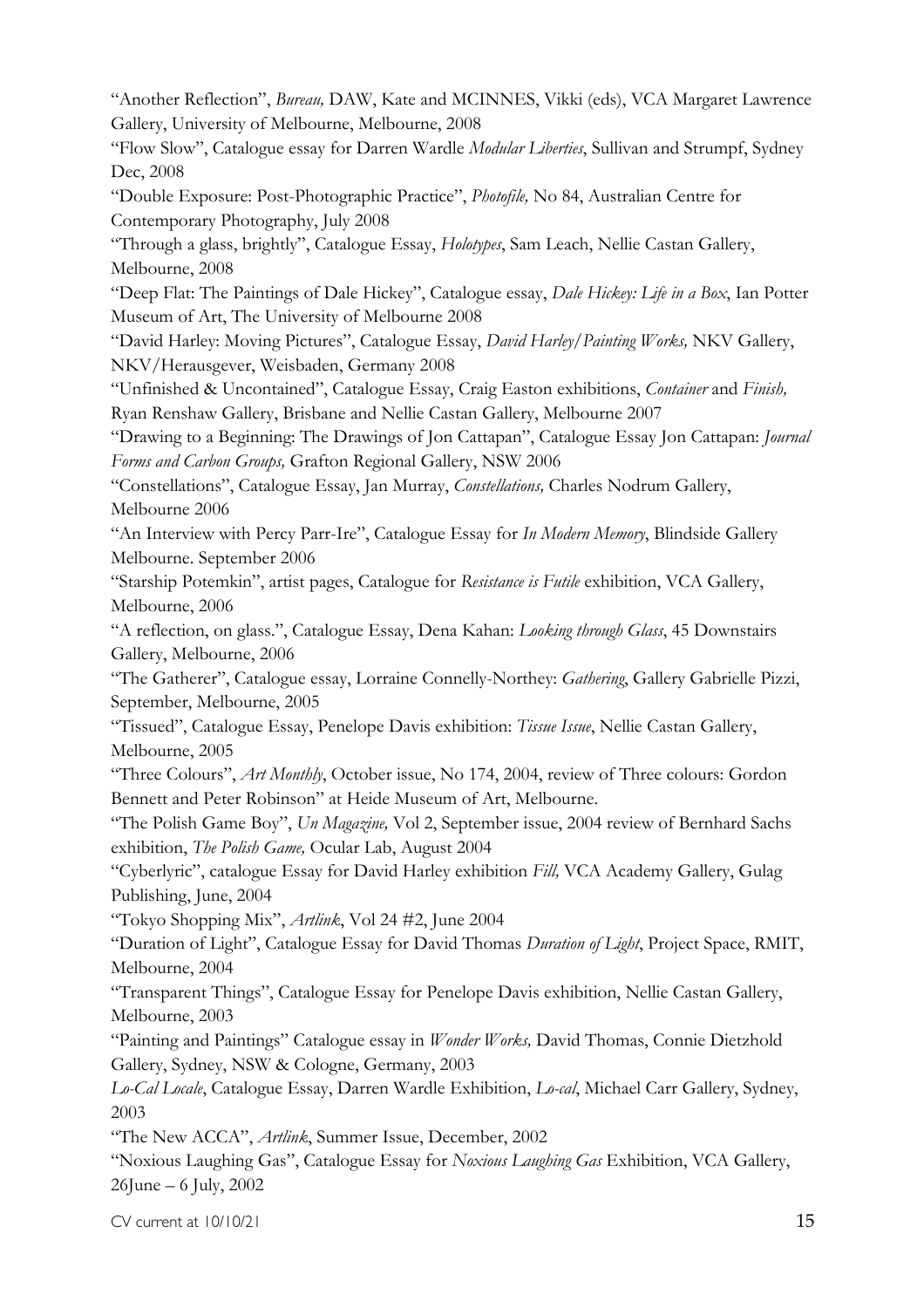"ARCO Art Fair, Madrid", *VCA News*: Issue 1, 2002, VCA

"The Idea of Exhibiting Art", *Places of Risk and Rupture, The Public Galleries Association of Victoria Annual Conference 2001,* October 4 –5 , The Ian Potter Museum of Art, The University of Melbourne, 2001. Public Galleries Association of Victoria, Melbourne, Vol2, Issue 4, December 2001

"Tokyo Awaits" Craft Council *Bulletin*, September 2001, Vol.9 no #2.

"Structures of Possibility: The Art of John Dunkley-Smith", *Like, Art Magazine*, Feature Article, Summer 2001.

"Over Painting", *Like, Art Magazine*, Review, Winter, 2001

Catalogue Essay, *Fast Lane Exit,* Graduating Year Exhibition Catalogue, Faculty of Art and Design, Monash University, December 2000

"GST opinions", *InSite*, Museums Australia (Victoria) Newsletter, Aug – Sept, 2000

"RE: Search", catalogue essay, *Search: Selected Works*, Monash University Gallery, Melbourne, Nov. 1999.

"An E-Mail from Tokyo" *Dialogue: Civic*, No.12, December, 1999

"Failure", *Dialogue: Failure*, No. 10, December 1998.

"Here, The Word, Hear the Word", catalogue essay, Jon Campbell exhibition, Darren Knight Gallery, Sydney. 1998.

"Painting Text", *Dialogue: Words for Type*, No. 5, July 1997.

"Letting the Cat Out of the Bag", exhibition catalogue essay for Merrin Eirth's Ironic Absence and the Feline Self, La Trobe Street Gallery, July 1997.

"Humour and Art", catalogue essay for *Whim*, Linden Gallery, September 1997.

"Bee.Eye.Tea.See.Aitch.", *Current Document*, Issue Five, Bitch, p.3, October, 1997

"Splinters", Catalogue Essay for *Christ I'm Pissed Off*, Stop 22/Fringe Arts, Melbourne, Nov.1997.

"See Spot Run", catalogue essay, *Next Wave Festival Visual Arts Catalogue*, p. 38, May 1996.

"See Spot Run", catalogue essay, *See Spot Run*, Temple Studios, May, 1996.

*Current Document: Art/Text/Art*, Issue 4, October, 1996.

"Public Art", *Dialogue: Negotiating Public Space*, No.4, December, 1996.

"Some Beauty Tips", *Current Document: Issue Two*, Art Beauty and Pleasure, p.14, August, 1995.

"Potholes on the Super-Highway", *Current Document, Art and Technologies*, Issue Three, p.4, December, 1995.

"Arrangements", at Museum of Contemporary Art, *Art Fan*, Winter Edition, Melbourne, 1994.

"Paintings by Holt and Seward", at Westspace, *Art Fan*, Spring Edition, Melbourne, 1994.

*Current Document* (Co-editor) quarterly discussion paper by artists of all mediums. Published on the Internet and in local hard copy, Issue One, "Quality", December, 1994.

"Towards a Quality Definition", *Current Document*, Issue One, December, p22, 1994

## Academic Employment

| 2021        | Acting Head of Painting, Senior Lecturer in Art, Faculty of the VCA&MCM,  |
|-------------|---------------------------------------------------------------------------|
|             | The University of Melbourne                                               |
| 2017-20     | Senior Lecturer in Art, Painting Department, 0.5 position, Faculty of the |
|             | VCA&MCM, The University of Melbourne                                      |
| $2008 - 16$ | Graduate Research Coordinator MFA (Visual Art) by Research, 0.8 position, |
|             | VCA/University of Melbourne                                               |
|             | Lecture in Art (continuing position), VCA, The University of Melbourne    |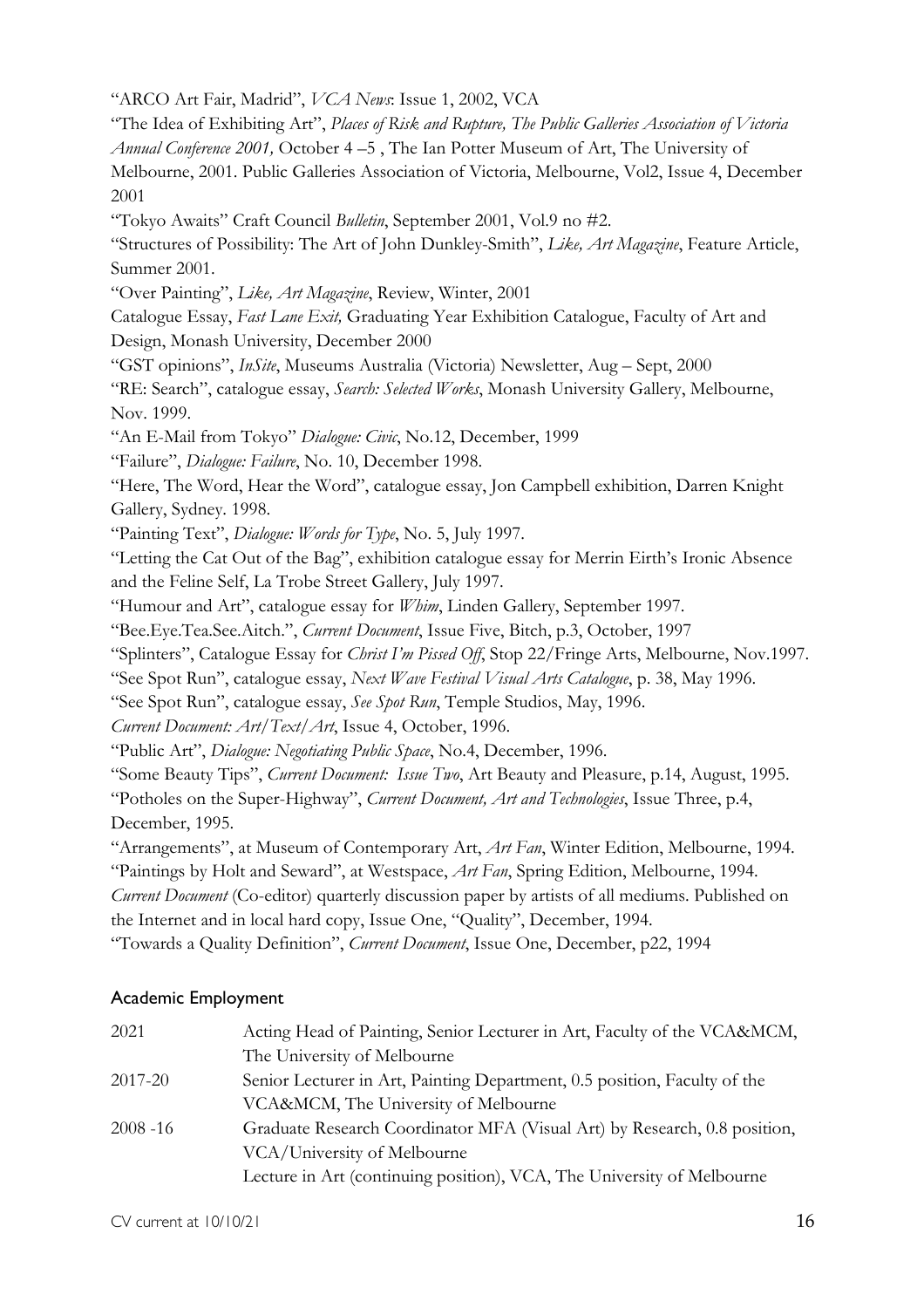| 2007        | Research Fellow, VCA                                                      |
|-------------|---------------------------------------------------------------------------|
|             | Lecturer in Art, VCA                                                      |
|             | Lecturer, Painting Studio, VCA                                            |
| 2006        | Coordinator Honours Program, VCA                                          |
|             | Lecturer, Painting Studio, VCA                                            |
|             | Masters Supervisor, MFA Course, RMIT                                      |
| 2005        | Lecturer in Painting Studio, VCA                                          |
|             | Lecturer in Computer Lab, (Photoshop, Carrara 3d), VCA                    |
|             | Lecturer in Theory Seminar, Masters Course, VCA                           |
|             | Masters Supervisor, MFA Course, RMIT                                      |
| 2004-05     | Masters Supervisor, MFA Course, RMIT                                      |
| $2001 - 05$ | Lecturer in Art History and Theory, Victorian College of the Arts         |
|             | Lecturer in Painting Studio, VCA                                          |
| $1996 - 00$ | Lecturer and Course Coordinator, Art & Design Theory and History, Faculty |
|             | of Art and Design, Monash University                                      |
|             | Lecturer in Painting Studio, Faculty of Art and Design, Monash University |

See also Attachment B for other academic engagements/public lectures at other institutions; Attachment C for Associated Professional Activities

### Overseas Travel

| 2020   | Vietnam                                                                      |
|--------|------------------------------------------------------------------------------|
| 2019   | Hong Kong, China                                                             |
| 2018   | Hong Kong, China                                                             |
| 2017   | Figi                                                                         |
| 2015   | Tokyo, Japan. Venice, Italy; Amsterdam, Netherlands                          |
| 2014   | Beijing, Nanjing, Hong Kong, China                                           |
| 2013   | Istanbul, Turkey; Venice Italy                                               |
| 2011   | Milan, Venice, Italy; Berlin, Germany; Paris, France; London, UK; Hong       |
|        | Kong, China.                                                                 |
| 2009   | New York; USA                                                                |
| 2008   | Shanghai; Nanjing, Yangzhou; China                                           |
| 2007   | Los Angeles, USA; Tokyo, Japan                                               |
| 2006   | Los Angeles, USA (Australia Council Residency); New York, USA                |
| 2003   | Tokyo, Japan; Rome, Italy                                                    |
|        | Wellington, New Zealand (MFA Assessments Massey University)                  |
| 2002   | Madrid, Spain (ARCO Madrid installation)                                     |
|        | Amsterdam/Utrecht, Holland (Condition Reporting Gabrielle Pizzi Aboriginal   |
|        | Art Collection exhibition)                                                   |
|        | Hong Kong (RMIT MA Overseas Program Assessments)                             |
| 2001   | Auckland, Hamilton, New Zealand (RMIT MFA Assessments)                       |
| 1999   | Japan, (Deacons, Graham, James/Arts 21 Residency in Tokyo) Sth Korea, Bali   |
| 1987-8 | China, Mongolia, USSR, Romania, Bulgaria, Turkey, Greece, Italy (resident in |
|        | Milano), Germany, France, Denmark, Spain, Morocco, Portugal, England         |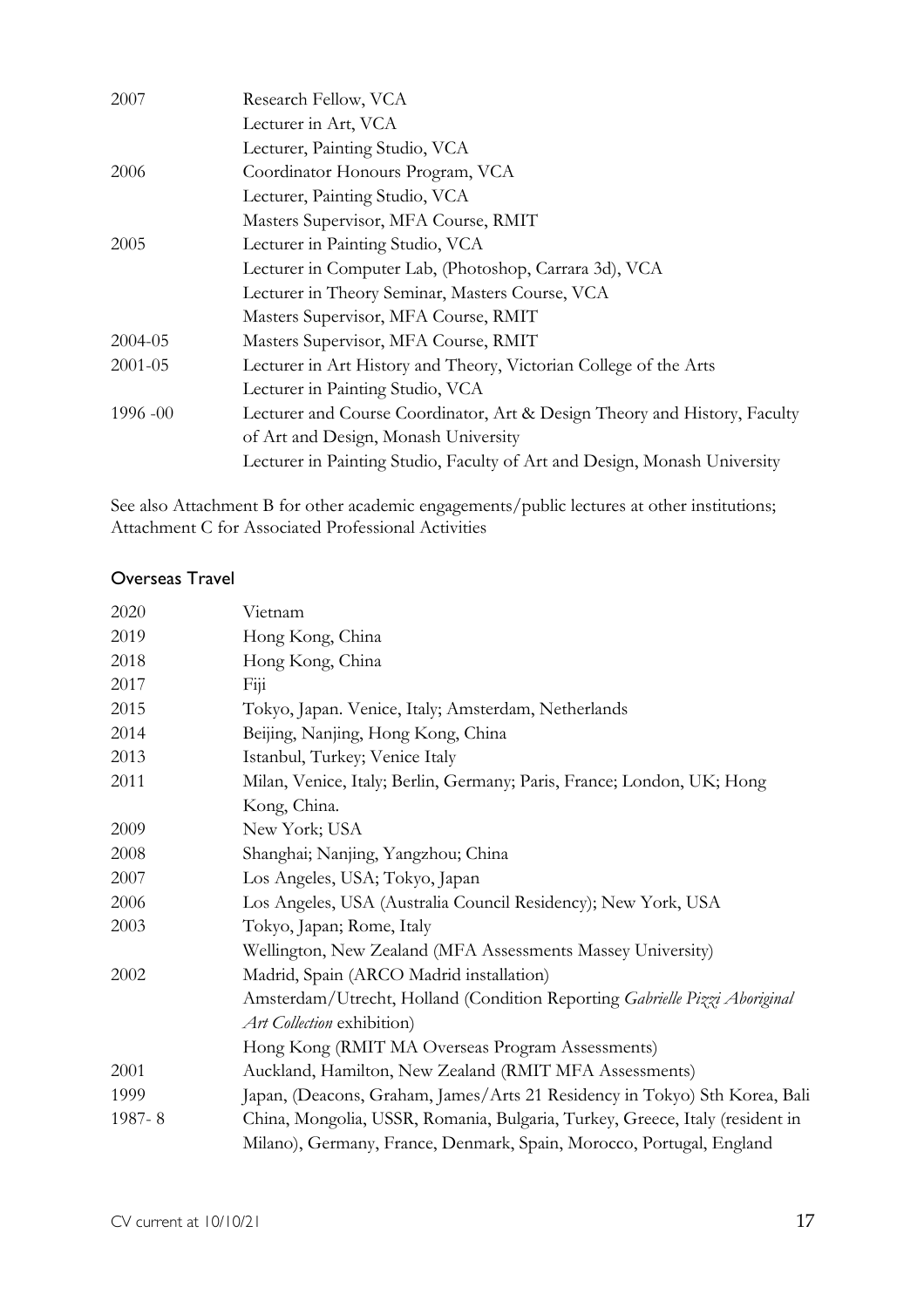## ATTACHMENT B

## Additional Academic Employment/Public Lectures at Other Institutions

| $2020 - 21$ | Committee Member of Higher Degrees Research Committee (HDRC) of the<br>Academic Board, The University of Melbourne<br>Special Working Party on Research Policy, HDRC<br>Shepherd, Veterinary and Agricultural Science, University of Melbourne<br>Special Working Party on External Supervisions, HDRC                                                                                                                                                                                                                                                                                                                                                                                                                                                                               |
|-------------|--------------------------------------------------------------------------------------------------------------------------------------------------------------------------------------------------------------------------------------------------------------------------------------------------------------------------------------------------------------------------------------------------------------------------------------------------------------------------------------------------------------------------------------------------------------------------------------------------------------------------------------------------------------------------------------------------------------------------------------------------------------------------------------|
| 2019        | Committee Member of Higher Degrees Research Committee (HDRC) of the<br>Academic Board, The University of Melbourne<br>PhD Examination, Deakin University, Melbourne<br>PhD Examination, Queensland University of Technology, Brisbane                                                                                                                                                                                                                                                                                                                                                                                                                                                                                                                                                |
| 2018        | Artists on Art, Public Lecture for MOMA at NGV, National Gallery of<br>Victoria, Melbourne<br>Undergrad Course Review, Bachelor of Art Theory, Faculty of Art and Design,<br>University of NSW, Sydney, NSW<br>Examiner, PhD research, Deakin University, Melbourne<br>Artist's Talk at Analogue Art in a Digital World, RMIT, Tuesday 13 December<br>https://rmitgallery.com/digital/artist-talk-finding-new-content-in-digital-<br>media/                                                                                                                                                                                                                                                                                                                                          |
| 2017        | "Being, Digital," Artist Talk and Public Lecture, Justin Art House Museum,<br>Melbourne 21 March 2017<br>Public Artist's Talk in conversation with Prof. Daniel Palmer and Simon<br>Lawrie, Out of Place, Survey Exhibition 2004 - 2017, McClelland Sculpture Park<br>+ Gallery, Langwarrin<br>Public Artist's Talk, at Changing Places, Sydney Contemporary Art Fair.                                                                                                                                                                                                                                                                                                                                                                                                               |
| 2016        | "Creative Practice and Writing," Keynote Address, Seminar: Critical Work for<br>Creative Practitioners, La Trobe University, Bundora Campus<br>Academic Consultation and report, MFA by Research Degree, Faculty of Art<br>and Design, University of NSW (ex COFA) Sydney<br>"Art + Science Collaborations", as part of Two Cultures: Forum on Global<br>collaborations with art and Science, Panel discussion, The Two Cultures, Asialink<br>Centre, The University of Melbourne, Monday 14 November 2016<br>To Kill Time, Panel Member Public lecture and hypothetical, Lab 14 Carlton<br>Connect, Uni of Melb. April 12<br>Examiner, PhD (research), RMIT, Melbourne<br>Examiner, PhD (research), ANU, Canberra<br>Examiner, MFA (research) x 2, University of Tasmania, Tasmania |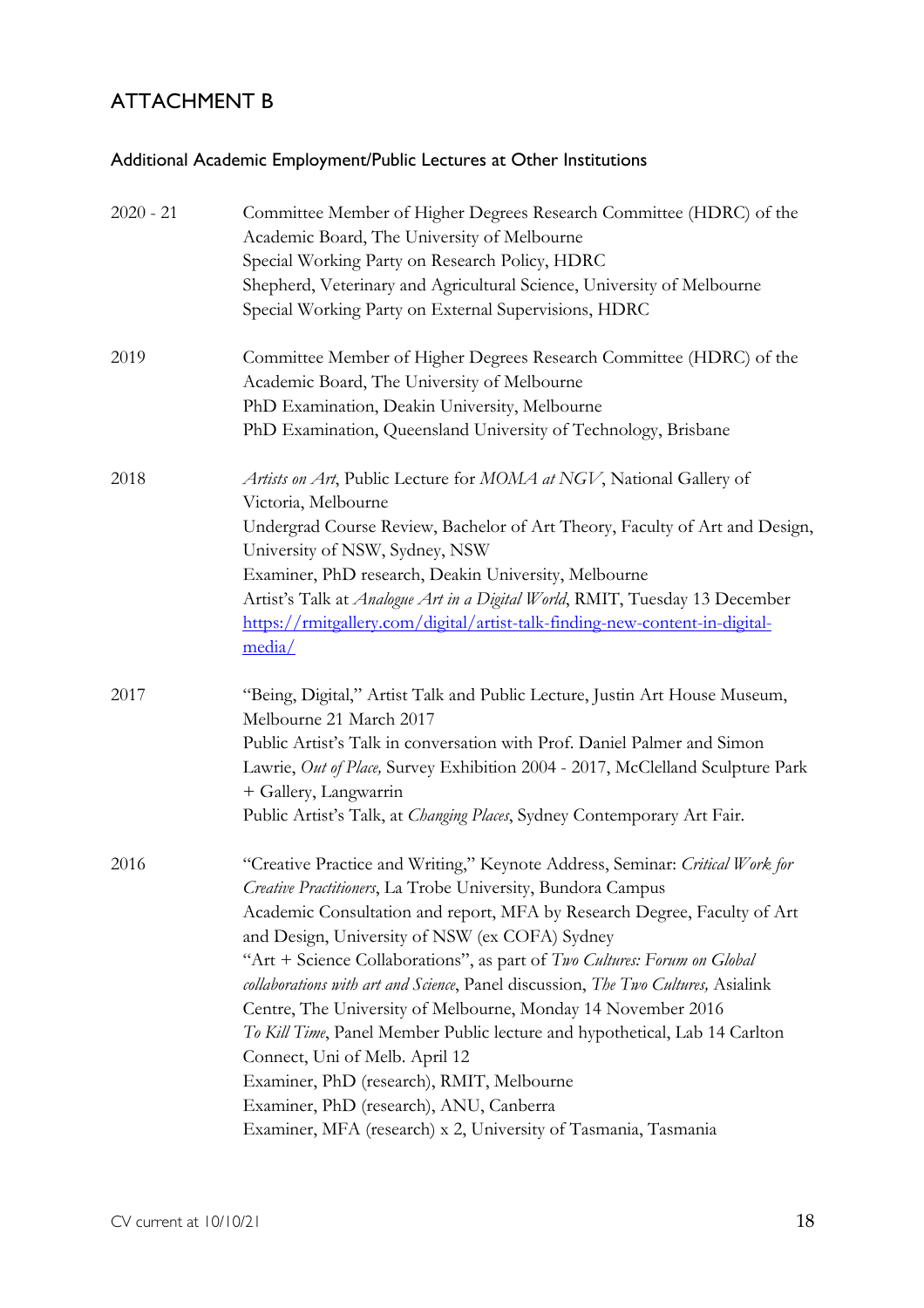| 2015 | Conference Presentation - Contemporary Art and the Media Sphere, RMIT Dec 4th,<br>RMIT Design Hub<br>Examiner, PhD (research), Monash University, Melbourne                                                                                                                                                                                                                                                                                                                                                                 |
|------|-----------------------------------------------------------------------------------------------------------------------------------------------------------------------------------------------------------------------------------------------------------------------------------------------------------------------------------------------------------------------------------------------------------------------------------------------------------------------------------------------------------------------------|
|      | Examiner, MFA (research), Monash University, Melbourne                                                                                                                                                                                                                                                                                                                                                                                                                                                                      |
| 2014 | Lecture and Panel presentation, Perceptions of Space, Glen Eira City Gallery<br>(Charles Justin convener, Ian McDougall (architect) and David Jamieson<br>(physicist)                                                                                                                                                                                                                                                                                                                                                       |
| 2013 | Artist's Talk and studio visit, 3 <sup>rd</sup> year Fine Art students, Australian Catholic<br>University<br>Guest Assessor and Artist's Lecture, University of Tasmania Hobart, PhD<br>symposium, November 13, 2014                                                                                                                                                                                                                                                                                                        |
|      | Examiner, PhD research, Sydney College of the Arts, University of Sydney                                                                                                                                                                                                                                                                                                                                                                                                                                                    |
| 2012 | Artist's Talk, Global Cities Institute, October 12, RMIT<br>Artist's Floor Talk, Somewhere about now, Glen Eira City Council Gallery,<br>Wednesday 10 October and Sunday 21 October, 2012<br>Public Artist's Lecture, VCA Art Forum, VCA Aug 23, 2012<br>Artist Talk, "PhD Research in Contemporary Art", Australian Research<br>Managers annual general meeting, Melbourne Friday 7 December 2012<br>Examiner, MFA (research), Monash University, Melbourne<br>Examiner, Doctorate of Fine Art, RMIT University, Melbourne |
| 2011 | Victorian Secondary School Art Teachers Association, Artist's Lecture to<br>accompany the exhibition and research notes for Here is There exhibition, La<br>Trobe University Gallery/ Bendigo Art Gallery, Bendigo<br>Public Artist's Talk, "Meet the Artist", Bendigo Art Gallery, Bendigo, Saturday<br>29 <sup>th</sup> January 2011                                                                                                                                                                                      |
| 2010 | Public Artist's Talk, Vision, exhibition, City of Glen Eira Gallery, City of Glen<br>Eira, Caulfield, 19th June, 2010                                                                                                                                                                                                                                                                                                                                                                                                       |
| 2009 | Public Artist's Lecture, RMIT, School of Art History and Theory, April 22 <sup>nd</sup> ,<br>2009<br>Examiner, Doctorate of Fine Art, Deakin University, Melbourne<br>Examiner, Doctorate of Fine Art, RMIT University, Melbourne                                                                                                                                                                                                                                                                                           |
| 2008 | Opening Speaker, Perspectives on Abstraction, Maroondah Regional Art Gallery,<br>Jan 16, 2008 Ringwood                                                                                                                                                                                                                                                                                                                                                                                                                      |
| 2007 | "Into the Mirror", Digital Showcase Symposium Paper, April 12, 2007 VCA<br>Artists Talk, LA Artcore Brewery Annex, South Avenue, Los Angeles, USA.<br>November 22, 2007<br>Artists Talk, Mornington Fine Art and Craft Society, Mornington Peninsula<br>Gallery.                                                                                                                                                                                                                                                            |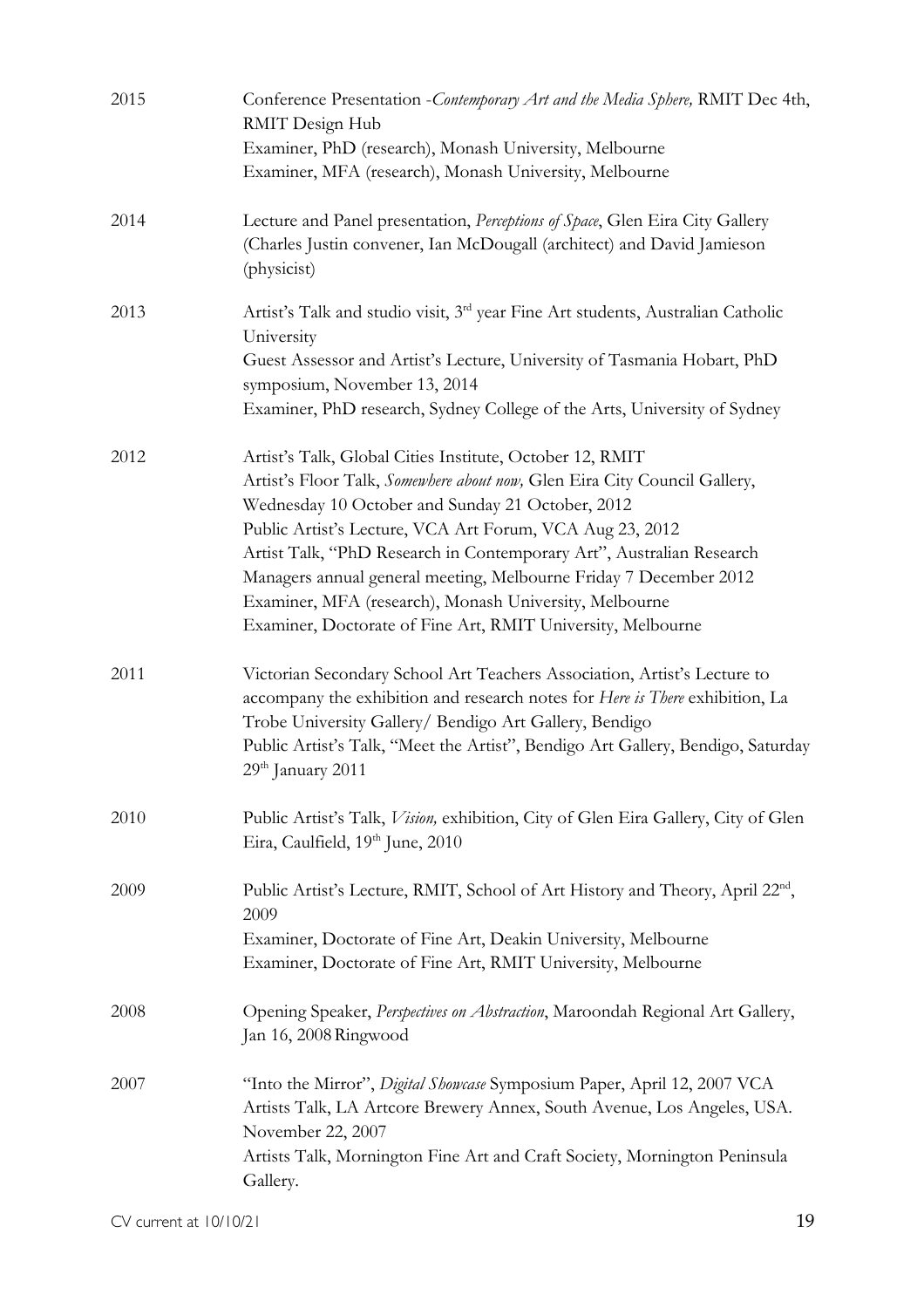|      | Guest Artist's Lecture, Artist's Forum, VCA.                                                                                                                                                                                                                                                                                                                                   |
|------|--------------------------------------------------------------------------------------------------------------------------------------------------------------------------------------------------------------------------------------------------------------------------------------------------------------------------------------------------------------------------------|
| 2005 | Guest Artist's Lecture, University of Hobart, Tasmania, March 18, 2005<br>Guest Artist's Lecture, Victorian College of the Arts, Honours seminar, April<br>25, 2005                                                                                                                                                                                                            |
|      | Opening Speaker, Look Here, Monash University Bachelor of Design, final year<br>exhibition, 29 <sup>th</sup> November, 2005                                                                                                                                                                                                                                                    |
| 2004 | Undergraduate assessment, Council for Adult Education, Melbourne<br>Guest Artist's Lecture, Council for Adult Education, Melbourne, October 7,<br>2004                                                                                                                                                                                                                         |
|      | Guest Artist's Lecture, RMIT MFA Program, RMIT, August 26 <sup>th</sup> , 2004.<br>Guest Artist's Lecture "Digital Painting", conference paper, Painting: Diversity<br>and Difference - 9 Viewpoints, Monash University, 9-10 July, 2004<br>Artist's studio talk, National Gallery of Victoria education department, 16<br>April, Melbourne                                    |
|      | Artist's studio talk, National Gallery of Victoria education department, 22<br>January, Melbourne<br>Guest Artist's Lecture, "After Hours" program, VCA, Melbourne<br>External Assessor, Council for Adult Education, final year diploma course,<br>Melbourne, 2004                                                                                                            |
| 2003 | "Virtual Photography: Mirroring the Non-existent", Oz Viz Conference,<br>University of Melbourne, 20 December, 2003<br>BFA Moderation and MFA Assessment, General Course Assessment Report,<br>School of Visual Art, Massey University, Wellington, New Zealand<br>Artist's Studio Talk, VCE students, Education Department, National Gallery<br>of Victoria, January 22, 2004 |
|      | External Examiner, Master of Fine Art Degree by Research, RMIT, Melbourne                                                                                                                                                                                                                                                                                                      |
| 2002 | RMIT, BFA Assessment, Hong Kong, China.<br>"Painting on the Richter Scale", Public Forum on painting coinciding with<br>Gerhard Richter's Survey Exhibition, RMIT Gallery, 30 May, 2002. (Other<br>panellists - Caroline Williams, Darren Wardle, Juan Ford, Stephen Haley,<br>David Thomas, Linda Williams, Suzanne Davies.)                                                  |
|      | External Examiner, Master of Fine Art Degree by Research, RMIT, Melbourne<br>External Examiner, Master of Fine Art Degree by Coursework, RMIT,<br>Melbourne                                                                                                                                                                                                                    |
| 2001 | "The Idea of Exhibiting Art," Conference Paper, Public Galleries Association<br>of Victoria, Ian Potter Museum of Art, The University of Melbourne, ,<br>October, 2001                                                                                                                                                                                                         |
|      | External Examiner, Research Thesis for Master of Fine Art Degree,<br>Department of Fine Art, Design and Communications RMIT Auckland, New<br>Zealand and Melbourne Australia                                                                                                                                                                                                   |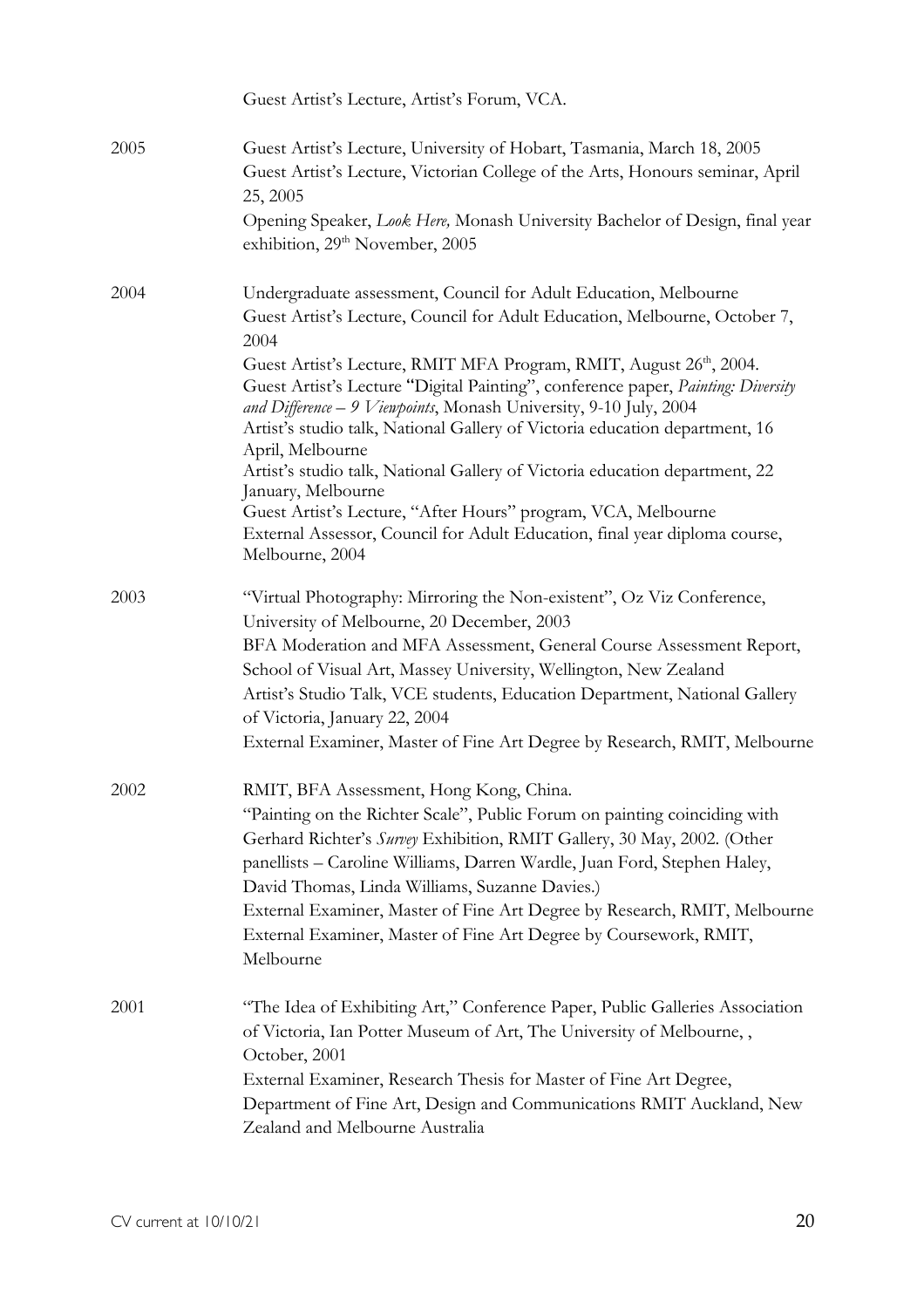|      | External Examiner, BA Hons Computer Mediated Art, Faculty of Human<br>Development and Faculty of Arts, Victoria University of Technology,<br>Melbourne                                                                                                                                                                                                                                                                |
|------|-----------------------------------------------------------------------------------------------------------------------------------------------------------------------------------------------------------------------------------------------------------------------------------------------------------------------------------------------------------------------------------------------------------------------|
|      | Artist Talk, Glacier Exhibition, RMIT Storey Hall Gallery, Melbourne<br>Public Debate "Artists are Born and Not Made", (Other Panellists. Jon<br>Cattapan, Christopher McAullife, Stephanie Holt, Richard Holt, Amy Barrett-<br>Smith), St. Kilda West Primary School, September.                                                                                                                                     |
|      |                                                                                                                                                                                                                                                                                                                                                                                                                       |
| 2000 | Public Debate Panellist - "Art is Boring", (Other Panellist Peter Brew, Jane<br>Scott, Kathy McLean, Rose Hiscock, Dr. Robert Nelson) Platform Artist<br>Group, Platform 2, Melbourne.<br>External Examiner, Master of Fine Art Degree by Research, RMIT, Melbourne                                                                                                                                                   |
| 1999 | Public Lecture and Seminar, "Visual Arts in Melbourne", with Keiko Aoki<br>from the City of Melbourne, Co-Exist Gallery, Tokyo, Japan, 23rd Feb.<br>Conference Lecture "Popular Culture in Tokyo" at Teaching About Asia in<br>Victorian Schools' Conference, Asia Education Foundation, International House,<br>University of Melbourne.<br>External Examiner, final year degree submission, Drawing Department, VCA |
| 1998 | Examiner, Research Thesis for Master of Fine Art Degree, RMIT<br>Guest Public Lecture, Mid-Year Post Graduate Symposium, Gippsland Centre<br>of Art and Design                                                                                                                                                                                                                                                        |
| 1997 | Lecturer in Art History, Modern Australian Art Program Summer School,<br>Context Curriculum, RMIT, Melbourne<br>Examiner, Research Thesis for Master of Fine Art Degree, RMIT                                                                                                                                                                                                                                         |
| 1996 | Public Lecture, Fairground Projections: "Punchlines", Artist Talk and Forum,<br>Fifth Australian Contemporary Art Fair, Exhibition Buildings, Melbourne.<br>Panel Member, Master's Program Forum Writing Art History, RMIT, Friday 6th<br>June.<br>Examiner, Research Thesis for Master of Fine Art Degree, RMIT                                                                                                      |
| 1995 | "Post-Graduate Study at the University of Melbourne", Public Forum lecture,<br>Presented for the Committee for Art and Cultural Events, The Post-Graduate<br>Centre, The University of Melbourne.                                                                                                                                                                                                                     |

## ATTACHMENT C

## Associated Professional Experience

2017-21 Acquisition Committee, City of Port Phillip, Melbourne Selection Committee, Rupert Bunny Art Fellowship Award, City of Port Phillip, Melbourne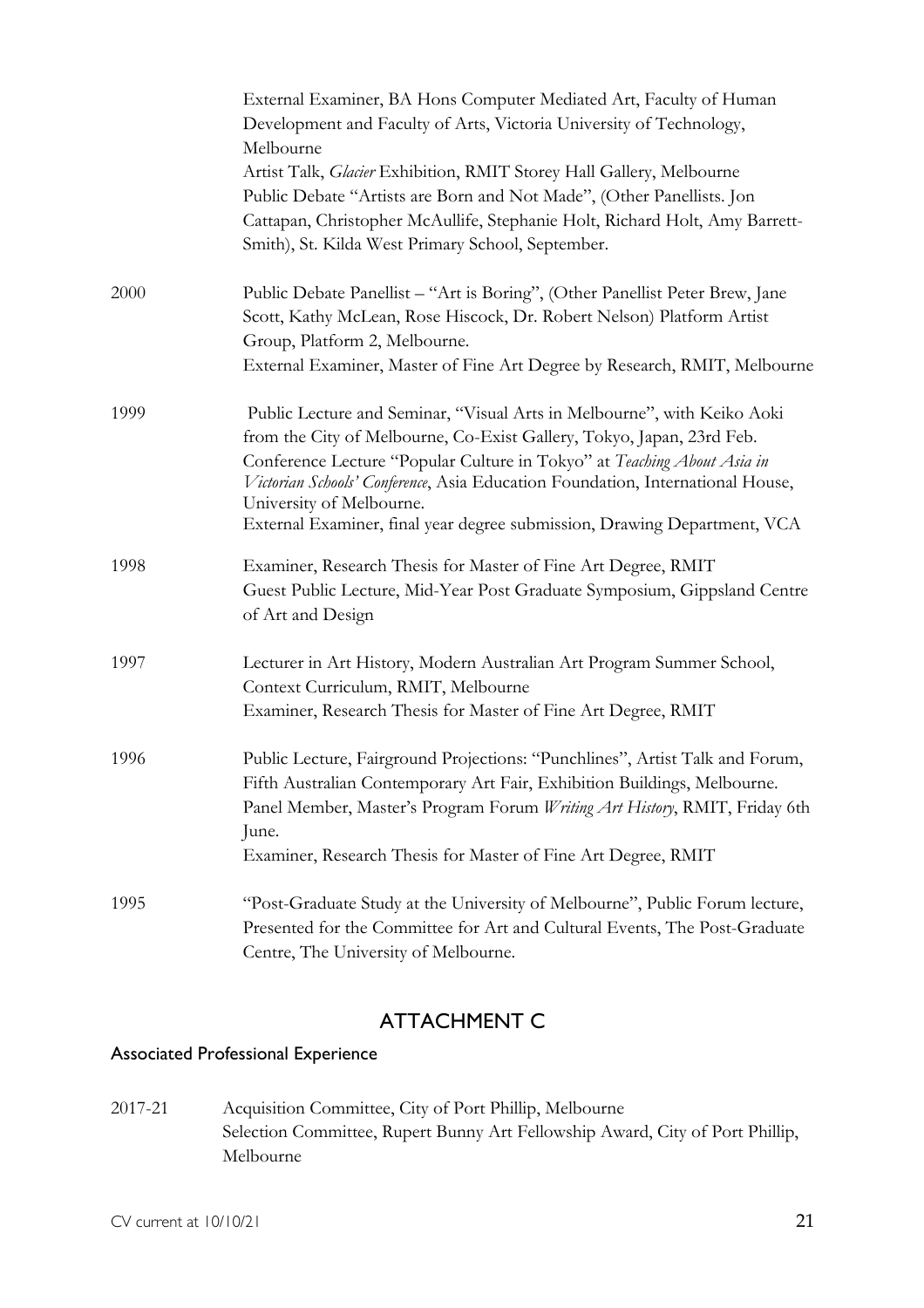| 2018    | Curator, Second Nature: City Structures, VCA Art Space, Melbourne                                                                                                                                                                                                                                                                                                                                                                         |
|---------|-------------------------------------------------------------------------------------------------------------------------------------------------------------------------------------------------------------------------------------------------------------------------------------------------------------------------------------------------------------------------------------------------------------------------------------------|
| 2016    | Publication Steering Committee for 165 Degrees, Graduate Catalogue,<br>VCA/University of Melbourne                                                                                                                                                                                                                                                                                                                                        |
| 2011-16 | Research Training Teaching and Curriculum Committee,<br>Post Graduate Degrees Committee, Faculty of the VCA, University of Melbourne<br>BIP Academic Consultative Committee, Faculty Representative, VCA/University<br>of Melbourne<br>Digital Procurement Committee, VCA, Uni Melb.<br>School of Art Management Committee                                                                                                                |
| 2014    | Mentoring in Leadership Program, University of Melbourne<br>Academic Referee for Level C Promotion Uni of Tasmania                                                                                                                                                                                                                                                                                                                        |
| 2010-13 | Board of Management Member and Selection Sub-Committee. Linden Art<br>Gallery, City of Port Phillip, St Kilda, Melbourne                                                                                                                                                                                                                                                                                                                  |
| 2012    | Bachelor of Fine Art Honours, External Panel Course Review, External Senior<br>Academic, Monash University. August 9<br>Academic Referee for Level C Promotion Uni of Tasmania                                                                                                                                                                                                                                                            |
| 2009-10 | Peer Review Research Assessor for Inaugural National ERA Round (Australian<br>Commonwealth Government and ARC Excellence in Research Activities)<br>Higher Degree Research Ethics Committee, Faculty of the VCA, University of<br>Melbourne<br>Research and Higher Degrees Committee, Faculty of the VCA, University of<br>Melbourne<br>Committee for Research and Research Travel Grants, Faculty of the VCA,<br>University of Melbourne |
| 2007    | Convener/Symposium organizer, Digital Showcase Symposium: Research Synergies and<br>Emerging Digital Technologies, University of Melbourne/ VCA, cross discipline<br>research conference.<br>Invited Focus Group member, ABAF (Australian Business Art Foundation)                                                                                                                                                                        |
| 2005    | Selection Committee, George Paton Gallery, University of Melbourne.                                                                                                                                                                                                                                                                                                                                                                       |
| 2002    | Assessor (with Fiona Hiscock) NAVA Pat Corrigan Artists' Grants and Marking<br>Grants for NSW Artists, (\$14,000 total), May Round, 2002<br>Condition Report for Gabrielle Pizzi Touring Exhibition, Utrecht Museum of<br>Aboriginal Art, Holland<br>Installation of Gallery Gabrielle Pizzi exhibition at ARCO Madrid, Spain.<br>Exhibition presentation, Innovation arts media design Conference, VCA,<br>Melbourne                     |